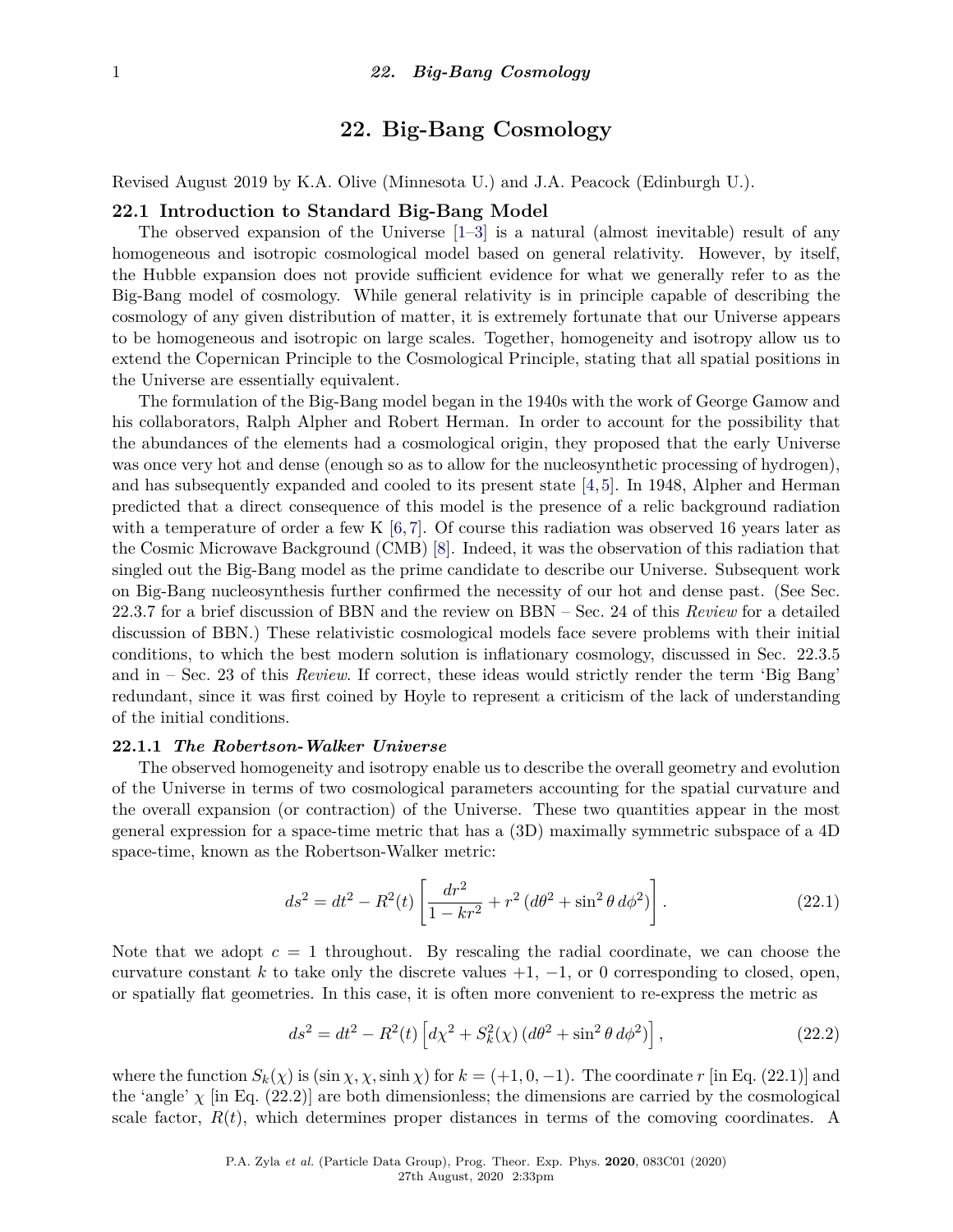common alternative is to define a dimensionless scale factor,  $a(t) = R(t)/R_0$ , where  $R_0 \equiv R(t_0)$ is *R* at the present epoch. It is also sometimes convenient to define a dimensionless or conformal time coordinate,  $\eta$ , by  $d\eta = dt/R(t)$ . Along constant spatial sections, the proper time is defined by the time coordinate, *t*. Similarly, for  $dt = d\theta = d\phi = 0$ , the proper distance is given by  $R(t)\chi$ . For standard texts on cosmological models see *e.g.*, Refs. [\[9–](#page-25-7)[16\]](#page-25-8).

#### **22.1.2** *The redshift*

The cosmological redshift is a direct consequence of the Hubble expansion, determined by *R*(*t*). A local observer detecting light from a distant emitter sees a redshift in frequency. We can define the redshift as

$$
z \equiv \frac{\nu_1 - \nu_2}{\nu_2} \simeq v_{12},\tag{22.3}
$$

where  $\nu_1$  is the frequency of the emitted light,  $\nu_2$  is the observed frequency, and  $v_{12}$  is the relative velocity between the emitter and the observer. While the definition,  $z = (\nu_1 - \nu_2)/\nu_2$  is valid in general, relating the redshift to a simple relative velocity is only correct on small scales (*i.e.*, less than cosmological scales) such that the expansion velocity is non-relativistic. For light signals, we can use the metric given by Eq.  $(22.1)$  and  $ds<sup>2</sup> = 0$  to write

<span id="page-1-0"></span>
$$
v_{12} = \dot{R}\,\delta r = \frac{\dot{R}}{R}\,\delta t = \frac{\delta R}{R} = \frac{R_2 - R_1}{R_1},\tag{22.4}
$$

where  $\delta r(\delta t)$  is the radial coordinate (temporal) separation between the emitter and observer. Noting that physical distance, *D*, is  $R\delta r$  or  $\delta t$ , Eq. [\(22.4\)](#page-1-0) gives us Hubble's law,  $v = HD$ . In addition, we obtain the simple relation between the redshift and the scale factor

$$
1 + z = \frac{\nu_1}{\nu_2} = \frac{R_2}{R_1}.\tag{22.5}
$$

This result does not depend on the non-relativistic approximation.

#### **22.1.3** *The Friedmann equations of motion*

The cosmological equations of motion are derived from Einstein's equations

$$
\mathcal{R}_{\mu\nu} - \frac{1}{2}g_{\mu\nu}\mathcal{R} = 8\pi G_{\rm N}T_{\mu\nu} + \Lambda g_{\mu\nu} \tag{22.6}
$$

Gliner [\[17\]](#page-25-9) and Zeldovich [\[18\]](#page-25-10) have pioneered the modern view, in which the  $\Lambda$  term is set on the rhs and interpreted as an effective energy – momentum tensor  $T_{\mu\nu}$  for the vacuum of  $\Lambda g_{\mu\nu}/8\pi G_N$ . It is common to assume that the matter content of the Universe is a perfect fluid, for which

$$
T_{\mu\nu} = -pg_{\mu\nu} + (p+\rho)u_{\mu}u_{\nu},\tag{22.7}
$$

where  $g_{\mu\nu}$  is the space-time metric described by Eq. [\(22.1\)](#page-0-0), p is the isotropic pressure,  $\rho$  is the energy density and  $u = (1,0,0,0)$  is the velocity vector for the isotropic fluid in co-moving coordinates. With the perfect fluid source, Einstein's equations lead to the Friedmann equations

<span id="page-1-1"></span>
$$
H^{2} \equiv \left(\frac{\dot{R}}{R}\right)^{2} = \frac{8\pi G_{N}\,\rho}{3} - \frac{k}{R^{2}} + \frac{\Lambda}{3},\tag{22.8}
$$

and

<span id="page-1-2"></span>
$$
\frac{\ddot{R}}{R} = \frac{\Lambda}{3} - \frac{4\pi G_{\rm N}}{3} \quad (\rho + 3p),\tag{22.9}
$$

27th August, 2020 2:33pm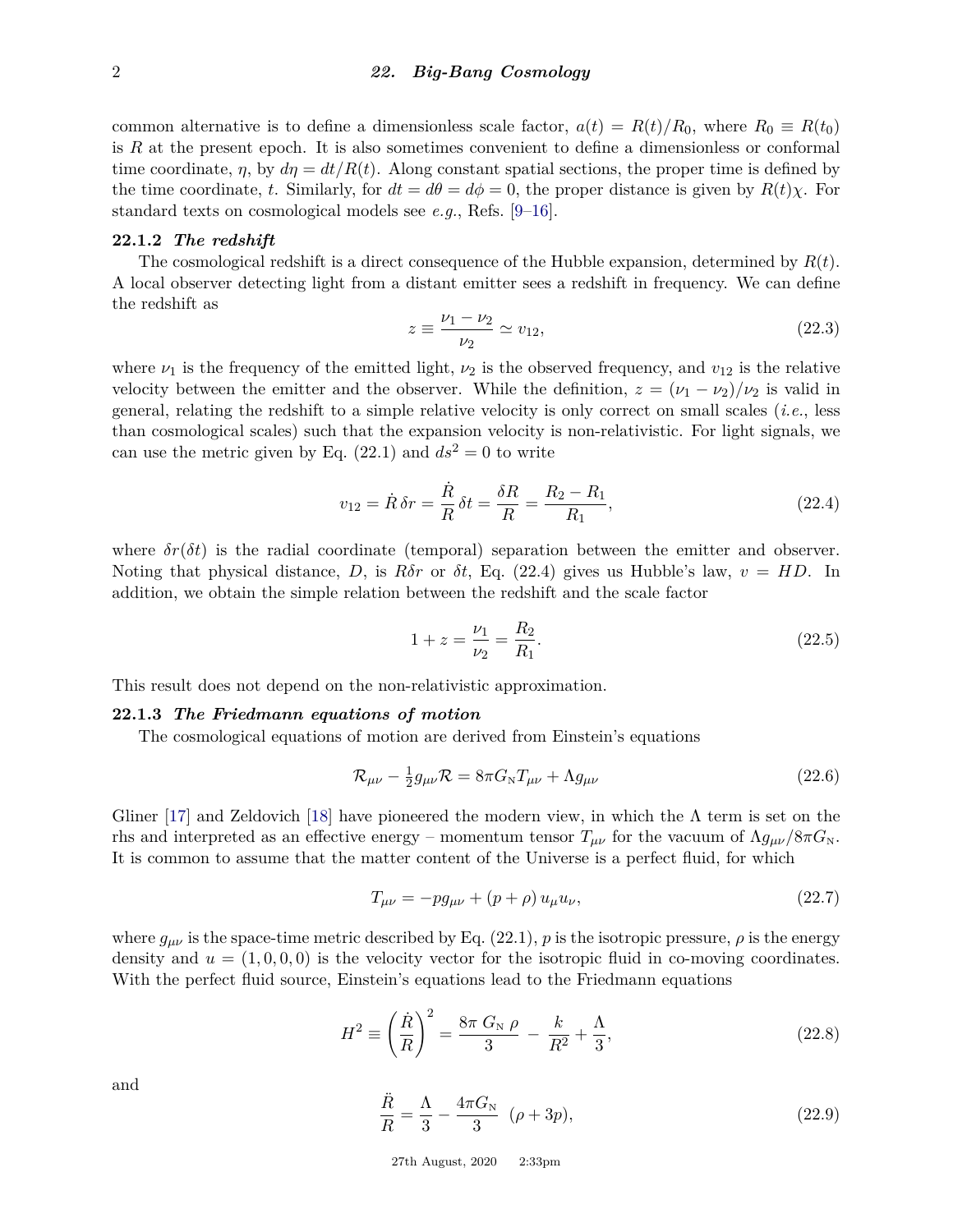where  $H(t)$  is the Hubble parameter and  $\Lambda$  is the cosmological constant. The first of these is sometimes called the Friedmann equation. Energy conservation via  $T^{\mu\nu}_{;\mu} = 0$ , leads to a third useful equation [which can also be derived from Eq. [\(22.8\)](#page-1-1) and Eq. [\(22.9\)](#page-1-2)]

<span id="page-2-0"></span>
$$
\dot{\rho} = -3H\left(\rho + p\right). \tag{22.10}
$$

Eq. [\(22.10\)](#page-2-0) can also be simply derived as a consequence of the first law of thermodynamics.

Eq. [\(22.8\)](#page-1-1) has a simple classical mechanical analog if we neglect (for the moment) the cosmological term  $\Lambda$ . By interpreting  $-k/R^2$  Newtonianly as a 'total energy', then we see that the evolution of the Universe is governed by a competition between the potential energy,  $8\pi G_{N}\rho/3$ , and the kinetic term  $(R/R)^2$ . For  $\Lambda = 0$ , it is clear that the Universe must be expanding or contracting (except at the turning point prior to collapse in a closed Universe). The ultimate fate of the Universe is determined by the curvature constant  $k$ . For  $k = +1$ , the Universe will recollapse in a finite time, whereas for  $k = 0, -1$ , the Universe will expand indefinitely. These simple conclusions can be altered when  $\Lambda \neq 0$  or more generally with some component with  $(\rho + 3p) < 0$ .

# **22.1.4** *Definition of cosmological parameters*

In addition to the Hubble parameter, it is useful to define several other measurable cosmological parameters. The Friedmann equation can be used to define a critical density such that  $k = 0$  when  $\Lambda = 0$ ,

$$
\rho_c \equiv \frac{3H^2}{8\pi G_N} = 1.88 \times 10^{-26} h^2 \text{ kg m}^{-3}
$$
  
= 1.05 × 10<sup>-5</sup> h<sup>2</sup> GeV cm<sup>-3</sup>, (22.11)

where the scaled Hubble parameter, *h*, is defined by

$$
H \equiv 100 h \text{ km s}^{-1} \text{ Mpc}^{-1}
$$
  
\n
$$
\Rightarrow H^{-1} = 9.778 h^{-1} \text{ Gyr}
$$
  
\n
$$
= 2998 h^{-1} \text{ Mpc.}
$$
\n(22.12)

The cosmological density parameter  $\Omega_{\text{tot}}$  is defined as the energy density relative to the critical density,

$$
\Omega_{\text{tot}} = \rho / \rho_{\text{c}}.\tag{22.13}
$$

Note that one can now rewrite the Friedmann equation as

<span id="page-2-1"></span>
$$
k/R^2 = H^2(\Omega_{\text{tot}} - 1) \tag{22.14}
$$

From Eq. [\(22.14\)](#page-2-1), one can see that when  $\Omega_{\text{tot}} > 1$ ,  $k = +1$  and the Universe is closed, when  $\Omega_{\text{tot}}$  < 1,  $k = -1$  and the Universe is open, and when  $\Omega_{\text{tot}} = 1$ ,  $k = 0$ , and the Universe is spatially flat.

It is often necessary to distinguish different contributions to the density. It is therefore convenient to define present-day density parameters for pressureless matter  $(\Omega_m)$  and relativistic particles  $(\Omega_r)$ , plus the quantity  $\Omega_{\Lambda} = \Lambda/3H^2$ . In more general models, we may wish to drop the assumption that the vacuum energy density is constant, and we therefore denote the present-day density parameter of the vacuum by  $\Omega_{v}$ . The Friedmann equation then becomes

$$
k/R_0^2 = H_0^2(\Omega_{\rm m} + \Omega_{\rm r} + \Omega_{\rm v} - 1),\tag{22.15}
$$

where the subscript 0 indicates present-day values. Thus, it is the sum of the densities in matter, relativistic particles, and vacuum that determines the overall sign of the curvature. Note that the quantity  $-k/R_0^2H_0^2$  is sometimes referred to as  $\Omega_K$ . This usage is unfortunate: it encourages one to think of curvature as a contribution to the energy density of the Universe, which is not correct.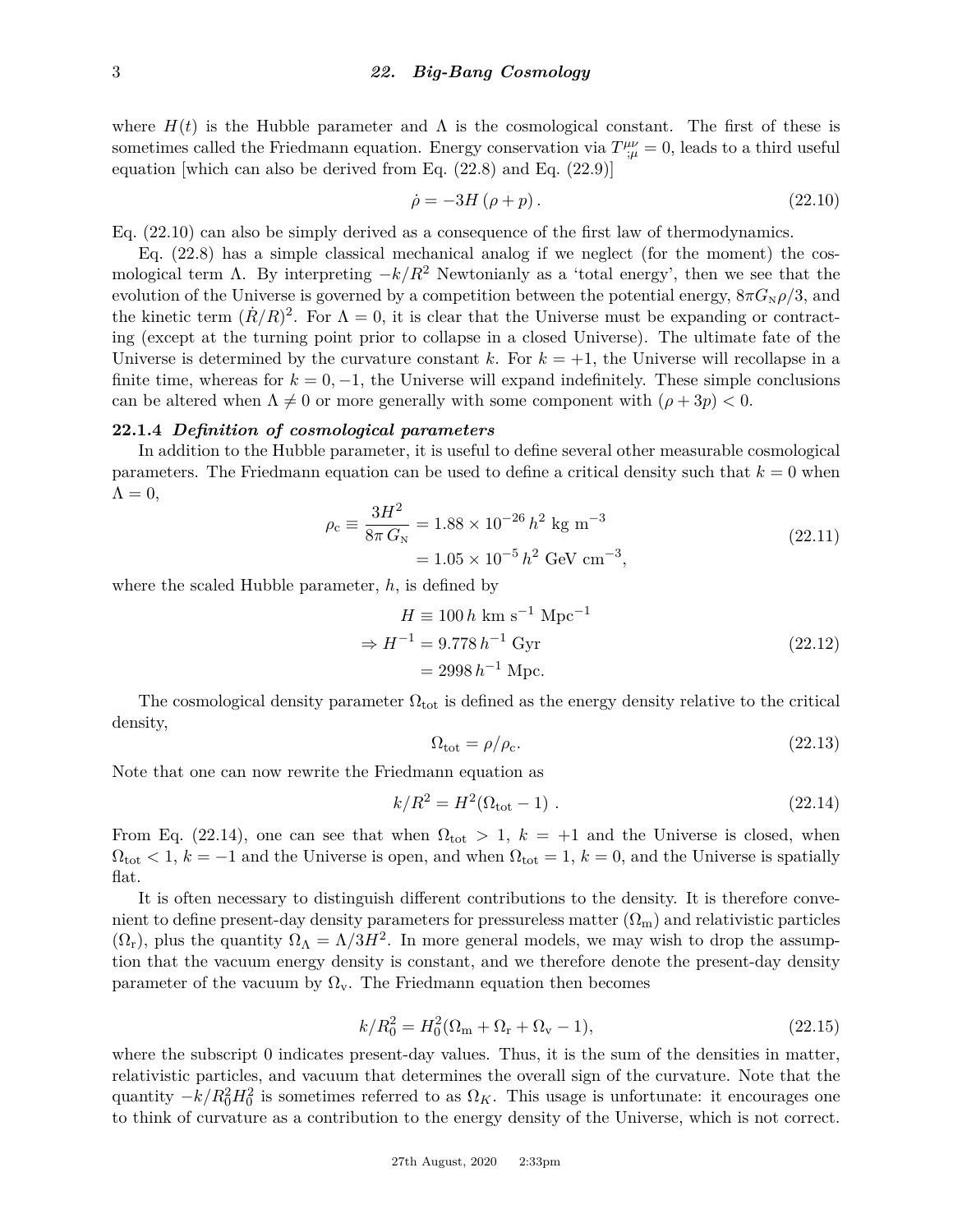#### **22.1.5** *Standard Model solutions*

Much of the history of the Universe in the standard Big-Bang model can be easily described by assuming that either matter or radiation dominates the total energy density. During inflation and again today the expansion rate for the Universe is accelerating, and domination by a cosmological constant or some other form of dark energy should be considered. In the following, we shall delineate the solutions to the Friedmann equation when a single component dominates the energy density. Each component is distinguished by an equation of state parameter  $w = p/\rho$ . We concentrate on solutions that expand at early times, although the Friedmann equation also permits a time-reversed contracting solution.

# 22.1.5.1 *Solutions for a general equation of state*

Let us first assume a general equation of state parameter for a single component, *w*, which is constant. In this case, Eq. [\(22.10\)](#page-2-0) can be written as  $\dot{\rho} = -3(1+w)\rho R/R$  and is easily integrated to yield

<span id="page-3-0"></span>
$$
\rho \propto R^{-3(1+w)}.\tag{22.16}
$$

Note that at early times when *R* is small, the less singular curvature term  $k/R^2$  in the Friedmann equation can be neglected so long as  $w > -1/3$ . Curvature domination occurs at rather late times (if a cosmological constant term does not dominate sooner). For  $w \neq -1$ , one can insert this result into the Friedmann equation Eq. [\(22.8\)](#page-1-1), and if one neglects the curvature and cosmological constant terms, it is easy to integrate the equation to obtain,

<span id="page-3-1"></span>
$$
R(t) \propto t^{2/[3(1+w)]}.\tag{22.17}
$$

# 22.1.5.2 *A Radiation-dominated Universe*

In the early hot and dense Universe, it is appropriate to assume an equation of state corresponding to a gas of radiation (or relativistic particles) for which  $w = 1/3$ . In this case, Eq. [\(22.16\)](#page-3-0) becomes  $\rho \propto R^{-4}$ . The 'extra' factor of  $1/R$  is due to the cosmological redshift; not only is the number density of particles in the radiation background decreasing as *R*−<sup>3</sup> since volume scales as  $R^3$ , but in addition each particle's energy is decreasing as  $E \propto \nu \propto R^{-1}$ . Similarly, one can substitute  $w = 1/3$  into Eq. [\(22.17\)](#page-3-1) to obtain

$$
R(t) \propto t^{1/2}; \qquad H = 1/2t. \tag{22.18}
$$

#### 22.1.5.3 *A Matter-dominated Universe*

At relatively late times, non-relativistic matter eventually dominates the energy density over radiation [see Eq. [\(22.3.8\)](#page-15-0)]. A pressureless gas ( $w = 0$ ) leads to the expected dependence  $\rho \propto R^{-3}$ from Eq.  $(22.16)$  and, if  $k = 0$ , we obtain

$$
R(t) \propto t^{2/3}; \qquad H = 2/3t. \tag{22.19}
$$

#### 22.1.5.4 *A Universe dominated by vacuum energy*

If there is a dominant source of vacuum energy, *V*0, it would act as a cosmological constant with  $\Lambda = 8\pi G_{\rm N}V_0$  and equation of state  $w = -1$ . In this case, the solution to the Friedmann equation when curvature is neglected is particularly simple and leads to an exponential expansion of the Universe: √

<span id="page-3-2"></span>
$$
R(t) \propto e^{\sqrt{\Lambda/3} \, t}.\tag{22.20}
$$

More generally we could write

$$
a(t) = \sinh^{2/3}(\sqrt{3\Lambda}t/2),\tag{22.21}
$$

27th August, 2020 2:33pm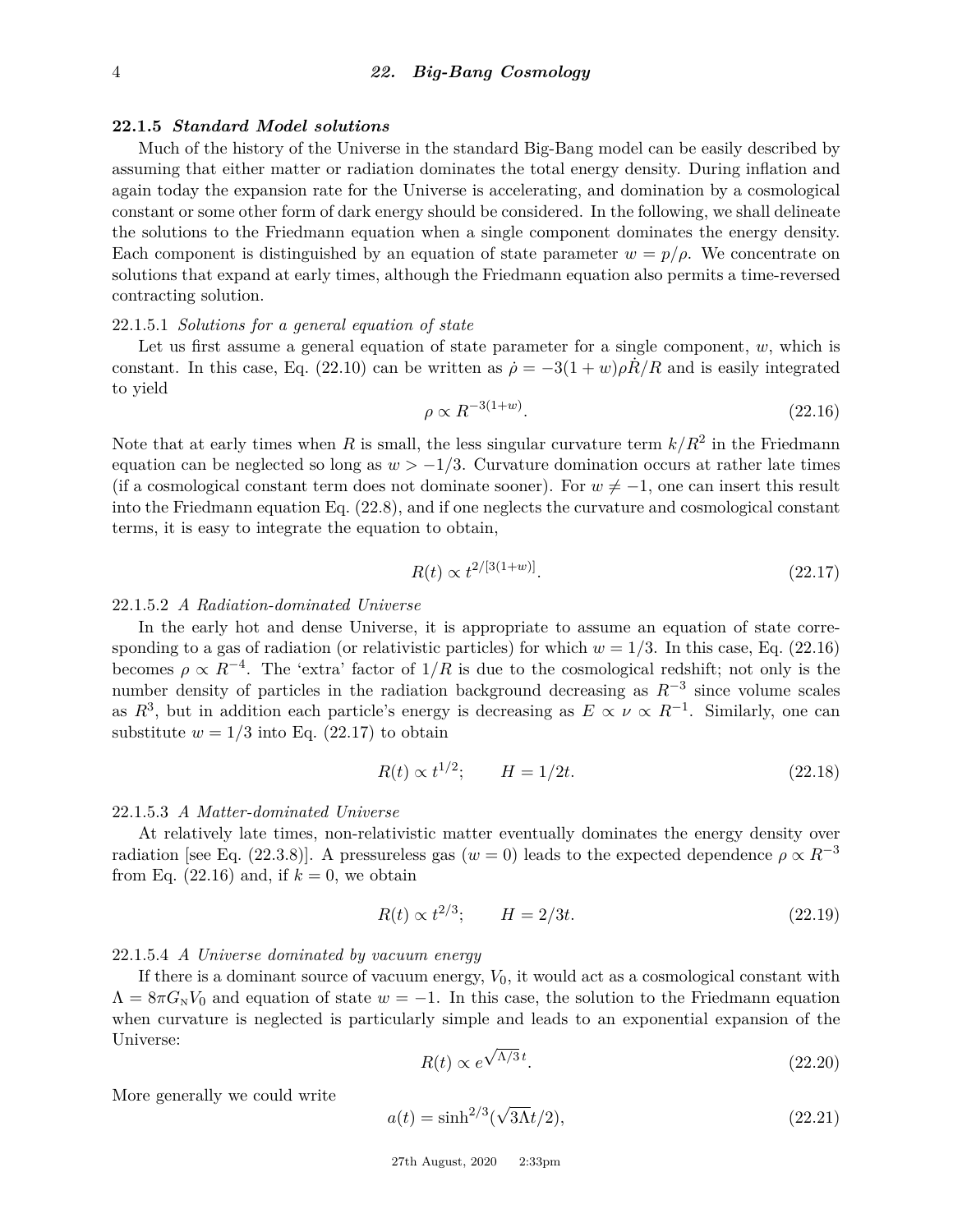which describes a flat Universe containing both matter and vacuum energy, with  $a(t)$  being the scale factor normalized to unity when both components are equal.

A key parameter is the equation of state of the vacuum,  $w \equiv p/\rho$ : this need not be the  $w = -1$ of  $\Lambda$ , and may not even be constant [\[19](#page-25-11)[–21\]](#page-26-0). There is much interest in the more general possibility of a dynamically evolving vacuum energy, for which the name 'dark energy' has become commonly used. A variety of techniques exist whereby the vacuum density as a function of time may be measured, usually expressed as the value of *w* as a function of epoch [\[22,](#page-26-1) [23\]](#page-26-2). The best current measurement for the equation of state (assumed constant, but without assuming zero curvature) is  $w = -1.028 \pm 0.031$  [\[24\]](#page-26-3). Unless stated otherwise, we will assume that the vacuum energy is a cosmological constant with  $w = -1$  exactly.

The presence of vacuum energy can dramatically alter the fate of the Universe. For example, if Λ *<* 0, the Universe will eventually recollapse independent of the sign of *k*. For large values of Λ *>* 0 (larger than the Einstein static value needed to halt any cosmological expansion or contraction), even a closed Universe will expand forever. One way to quantify this is the deceleration parameter, *q*0, defined as

$$
q_0 = -\frac{R\ddot{R}}{\dot{R}^2}\bigg|_0 = \frac{1}{2}\Omega_{\rm m} + \Omega_{\rm r} + \frac{(1+3w)}{2}\Omega_{\rm v}.\tag{22.22}
$$

This equation shows us that  $w < -1/3$  for the vacuum may lead to an accelerating expansion. To the continuing astonishment of cosmologists, such an effect has been observed; one piece of direct evidence is the supernova Hubble diagram [\[25–](#page-26-4)[30\]](#page-26-5) (see Fig. [22.1](#page-5-0) below). Current data indicate that vacuum energy is indeed the largest contributor to the cosmological density budget, with  $\Omega_{\rm v}=0.685\pm0.007$  and  $\Omega_{\rm m}=0.315\pm0.007$  if  $k=0$  is assumed [\[24\]](#page-26-3).

The existence of this constituent is without doubt the greatest puzzle raised by the current cosmological model; the final section of this review discusses some of the ways in which the vacuumenergy problem is being addressed. For more details, see the review on Dark Energy – Sec. 28.

# **22.2 Introduction to Observational Cosmology**

#### **22.2.1** *Fluxes, luminosities, and distances*

The key quantities for observational cosmology can be deduced quite directly from the metric.

(1) The *proper* transverse size of an object seen by us to subtend an angle  $d\psi$  is its comoving size  $d\psi S_k(\chi)$  times the scale factor at the time of emission:

$$
d\ell = d\psi R_0 S_k(\chi)/(1+z). \tag{22.23}
$$

(2) The apparent flux density of an object is deduced by allowing its photons to flow through a sphere of current radius  $R_0S_k(\chi)$ ; but photon energies and arrival rates are redshifted, and the bandwidth  $d\nu$  is reduced. The observed photons at frequency  $\nu_0$  were emitted at frequency  $\nu_0(1+z)$ , so the flux density is the luminosity at this frequency, divided by the total area, divided by  $1 + z$ .

$$
S_{\nu}(\nu_0) = \frac{L_{\nu}([1+z]\nu_0)}{4\pi R_0^2 S_k^2(\chi)(1+z)}.
$$
\n(22.24)

These relations lead to the following common definitions:

angular-diameter distance: 
$$
D_A = (1+z)^{-1} R_0 S_k(\chi)
$$
  
luminosity distance:  $D_L = (1+z) R_0 S_k(\chi)$ . (22.25)

These distance-redshift relations are expressed in terms of observables by using the equation of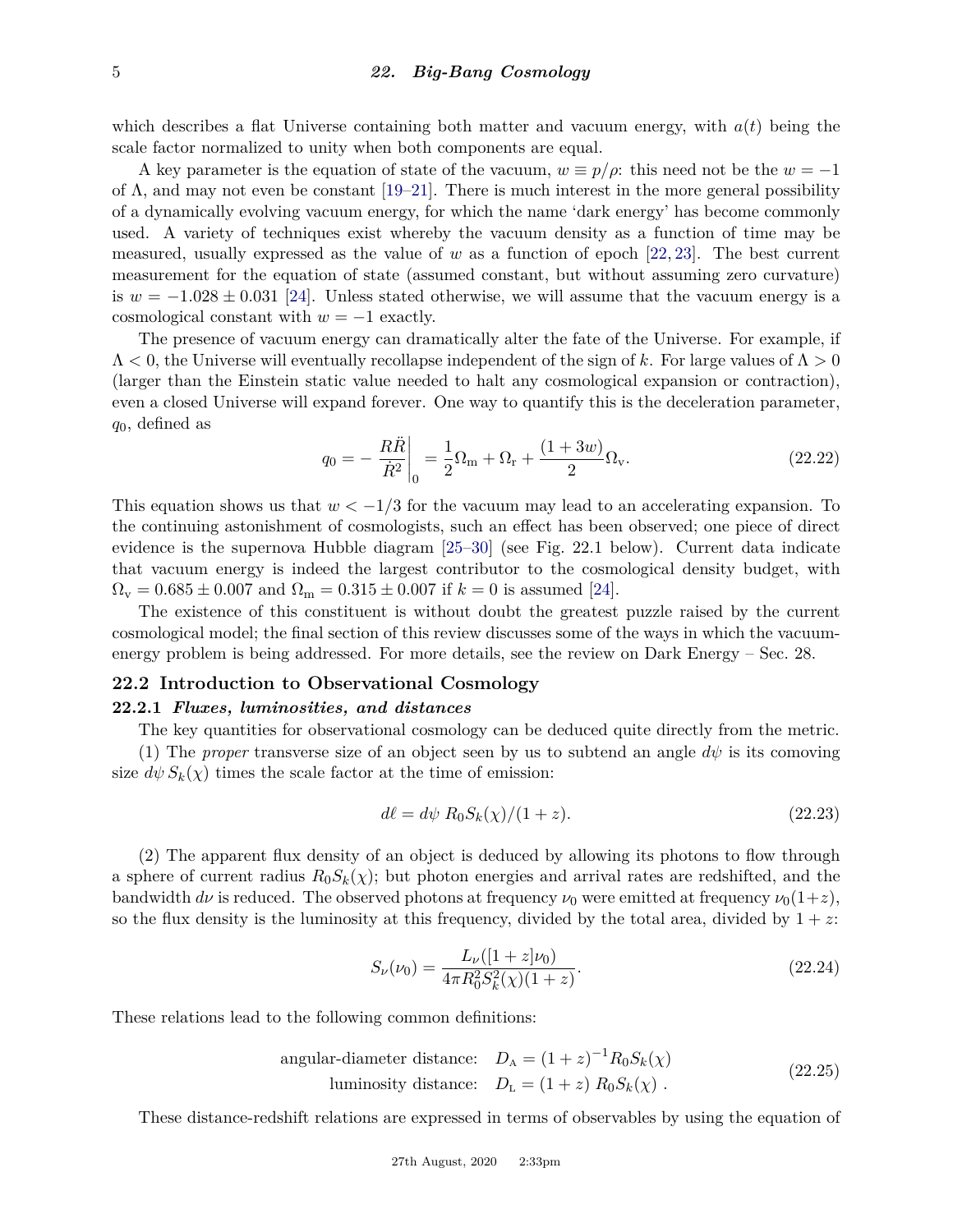<span id="page-5-0"></span>

Figure 22.1: The type Ia supernova Hubble diagram, based on over 1200 publicly available super-nova distance estimates [\[28–](#page-26-6)[30\]](#page-26-5). The first panel shows that for  $z \ll 1$  the large-scale Hubble flow is indeed linear and uniform; the second panel shows an expanded scale, with the linear trend divided out, and with the redshift range extended to show how the Hubble law becomes nonlinear. ( $\Omega_r = 0$ is assumed.) Larger points with errors show median values in redshift bins. Comparison with the prediction of Friedmann models favors a vacuum-dominated Universe.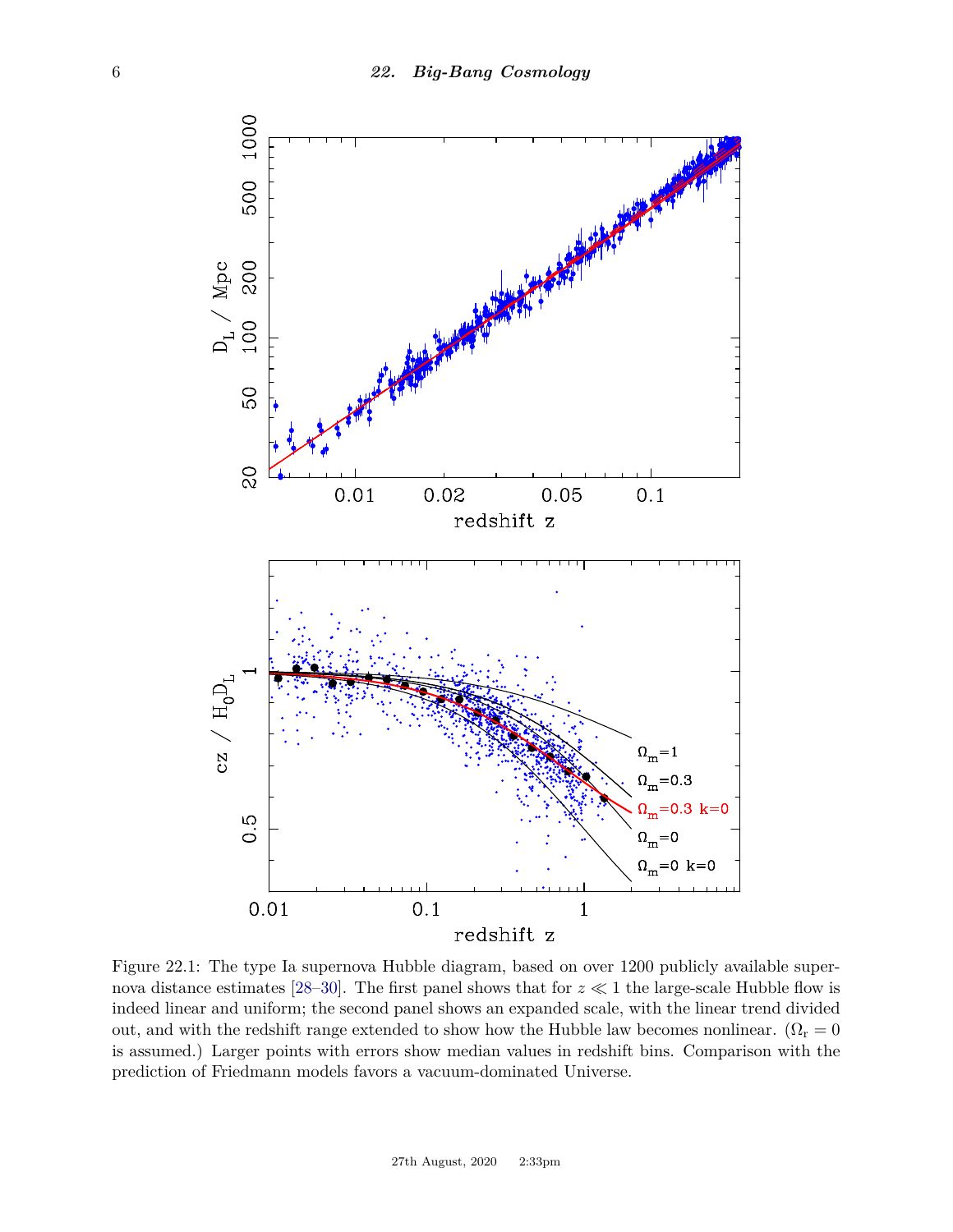a null radial geodesic  $(R(t)d\chi = dt)$  plus the Friedmann equation:

$$
R_0 d\chi = \frac{1}{H(z)} dz = \frac{1}{H_0} \left[ (1 - \Omega_m - \Omega_v - \Omega_r)(1 + z)^2 + \Omega_v (1 + z)^{3 + 3w} + \Omega_m (1 + z)^3 + \Omega_r (1 + z)^4 \right]^{-1/2} dz.
$$
 (22.26)

The main scale for the distance here is the Hubble length, 1*/H*0.

The flux density is the product of the specific intensity  $I_{\nu}$  and the solid angle  $d\Omega$  subtended by the source:  $S_{\nu} = I_{\nu} d\Omega$ . Combining the angular size and flux-density relations thus gives the relativistic version of surface-brightness conservation:

$$
I_{\nu}(\nu_0) = \frac{B_{\nu}([1+z]\nu_0)}{(1+z)^3},\tag{22.27}
$$

where  $B_{\nu}$  is surface brightness (luminosity emitted into unit solid angle per unit area of source). We can integrate over  $\nu_0$  to obtain the corresponding total or bolometric formula:

$$
I_{\text{tot}} = \frac{B_{\text{tot}}}{(1+z)^4}.
$$
\n(22.28)

This cosmology-independent form expresses Liouville's Theorem: photon phase-space density is conserved along rays.

#### **22.2.2** *Distance data and geometrical tests of cosmology*

In order to confront these theoretical predictions with data, we have to bridge the divide between two extremes. Nearby objects may have their distances measured quite easily, but their radial velocities are dominated by deviations from the ideal Hubble flow, which typically have a magnitude of several hundred km s−<sup>1</sup> . On the other hand, objects at redshifts *<sup>z</sup> <sup>&</sup>gt;*<sup>∼</sup> <sup>0</sup>*.*<sup>01</sup> will have observed recessional velocities that differ from their ideal values by *<sup>&</sup>lt;*<sup>∼</sup> 10%, but absolute distances are much harder to supply in this case. The traditional solution to this problem is the construction of the distance ladder: an interlocking set of methods for obtaining relative distances between various classes of object, which begins with absolute distances at the 10 to 100 pc level, and terminates with galaxies at significant redshifts. This is discussed in the article on Cosmological Parameters – Sec. 25.1 of this *Review*.

One of the key developments in this area has been the use of type Ia supernovae (SNe), which now allow measurement of relative distances with 5% precision. In combination with improved Cepheid data from the HST plus improved measurements of the distance to the LMC (or alternatively a direct geometrical distance to the maser galaxy NGC4258), SNe results extend the distance ladder to the point where deviations from uniform expansion are negligible, leading to the best existing Cepheid-based value for  $H_0$ :  $74.03 \pm 1.42 \,\mathrm{km \, s^{-1} Mpc^{-1}}$  [\[31\]](#page-26-7). Better still, the analysis of high-z SNe has allowed a simple and direct test of cosmological geometry to be carried out: as shown in Fig. [22.1](#page-5-0) and Fig. [22.2,](#page-7-0) supernova data and measurements of CMB anisotropies strongly favor a  $k = 0$  model dominated by vacuum energy. It is worth noting that there is some tension  $(3.7\sigma)$  between the Cepheid and CMB determinations of  $H_0$  (the latter is 67.4 $\pm$ 0.5 [\[24\]](#page-26-3). While it is remarkable that the two very different methods give such similar results, the formal disagreement shows that either there are unidentified systematic errors or that some new post-CDM physics is required; there is no current consensus in the community on these alternatives. We do note that a recent analysis of SNe Ia with a calibration of the tip of the red-giant branch gives a result close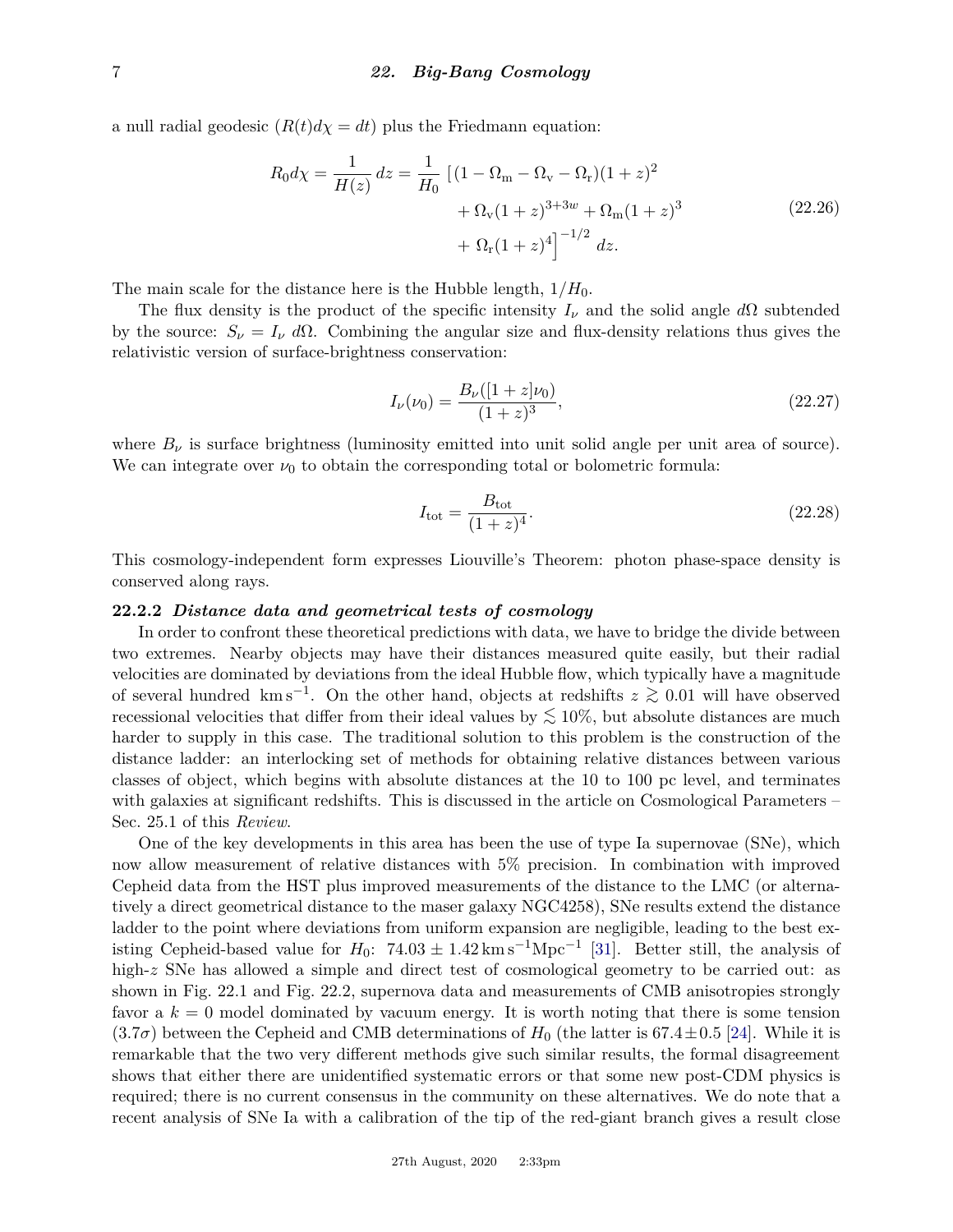to that of the CMB:  $69.8 \pm 0.8$  (stat.)  $\pm 1.7$  (sys.) km s<sup>-1</sup>Mpc<sup>-1</sup> [\[32\]](#page-26-8). (See the review on Cosmological Parameters – Sec. 25.1 of this *Review* for a more comprehensive review of Hubble parameter determinations.)

<span id="page-7-0"></span>

Figure 22.2: Likelihood-based probability densities over the plane  $\Omega_{\Lambda}$  (*i.e.*,  $\Omega_{\rm v}$  assuming  $w = -1$ ) vs  $\Omega_{\rm m}$ . The colored locus derives from *Planck* [\[33\]](#page-26-9) and shows that the CMB alone requires a flat Universe  $\Omega_{\rm v} + \Omega_{\rm m} \simeq 1$  if the Hubble constant is not too high. The SNe Ia results [\[34\]](#page-26-10) very nearly constrain the orthogonal combination  $\Omega_{\rm v} - \Omega_{\rm m}$ , and the intersection of these constraints directly favors a flat model with  $\Omega_{\rm m} \simeq 0.3$ , as does the measurement of the Baryon Acoustic Oscillation lengthscale (for which a joint constraint is shown on this plot). The CMB alone is capable of breaking the degeneracy with  $H_0$  by using the measurements of gravitational lensing that can be made with modern high-resolution CMB data.

# **22.2.3** *Age of the Universe*

The most striking conclusion of relativistic cosmology is that the Universe has not existed forever. The dynamical result for the age of the Universe may be written as

<span id="page-7-1"></span>
$$
H_0 t_0 = \int_0^\infty \frac{dz}{(1+z)H(z)}
$$
  
= 
$$
\int_0^\infty \frac{dz}{(1+z) [(1+z)^2 (1+\Omega_{\rm m}z) - z(2+z)\Omega_{\rm v}]^{1/2}},
$$
 (22.29)

where we have neglected  $\Omega_r$  and chosen  $w = -1$ . Over the range of interest  $(0.1 \leq \Omega_m \leq 1,$  $|\Omega_{\rm v}| \lesssim 1$ ), this exact answer may be approximated to a few per cent accuracy by

$$
H_0 t_0 \simeq \frac{2}{3} \left( 0.7 \Omega_{\rm m} + 0.3 - 0.3 \Omega_{\rm v} \right)^{-0.3}.
$$
\n(22.30)

27th August, 2020 2:33pm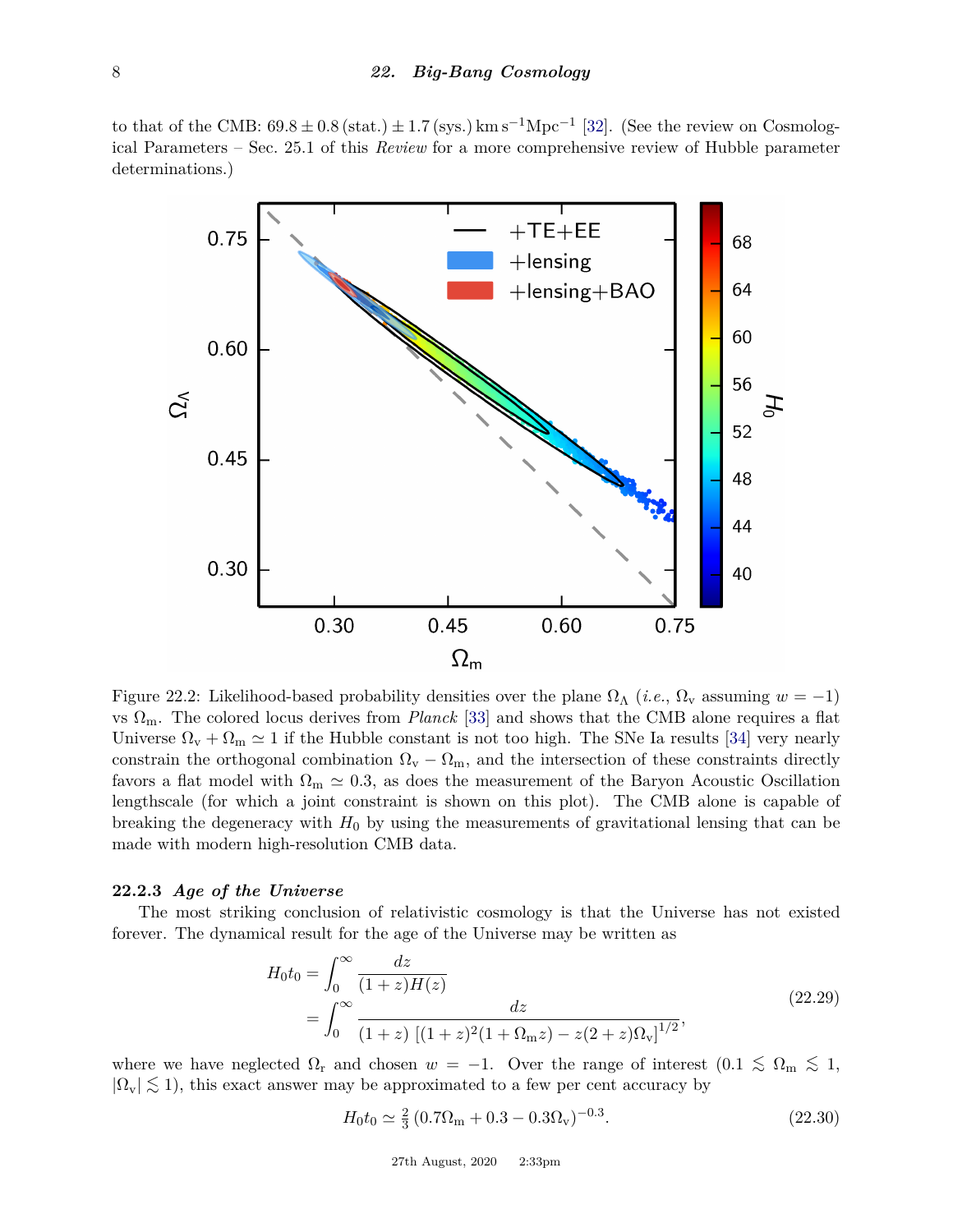For the special case that  $\Omega_m + \Omega_v = 1$ , the integral in Eq. [\(22.29\)](#page-7-1) can be expressed analytically as

$$
H_0 t_0 = \frac{2}{3\sqrt{\Omega_v}} \ln \frac{1 + \sqrt{\Omega_v}}{\sqrt{1 - \Omega_v}} \quad (\Omega_m < 1). \tag{22.31}
$$

The most accurate means of obtaining ages for astronomical objects is based on the natural clocks provided by radioactive decay. The use of these clocks is complicated by a lack of knowledge of the initial conditions of the decay. In the Solar System, chemical fractionation of different elements helps pin down a precise age for the pre-Solar nebula of 4.6 Gyr, but for stars it is necessary to attempt an a priori calculation of the relative abundances of nuclei that result from supernova explosions. In this way, a lower limit for the age of stars in the local part of the Milky Way of about 11 Gyr is obtained [\[35,](#page-26-11) [36\]](#page-26-12).

The other major means of obtaining cosmological age estimates is based on the theory of stellar evolution. In principle, the main-sequence turnoff point in the color-magnitude diagram of a globular cluster should yield a reliable age. But these have been controversial, owing to theoretical uncertainties in the evolution model – as well as observational uncertainties in the distance, dust extinction, and metallicity of clusters. The present consensus favors ages for the oldest clusters of about 13 Gyr [\[37\]](#page-26-13).

These methods are all consistent with the age deduced from studies of structure formation, using the microwave background and large-scale structure:  $t_0 = 13.80 \pm 0.02$  Gyr [\[24\]](#page-26-3), where the extra accuracy comes at the price of assuming the simple 6-parameter ΛCDM model to be true.

# <span id="page-8-0"></span>**22.2.4** *Horizon, isotropy, flatness problems*

For photons, the radial equation of motion is just  $c \, dt = R \, d\chi$ . How far can a photon get in a given time? The answer is clearly

$$
\Delta \chi = \int_{t_1}^{t_2} \frac{dt}{R(t)} \equiv \Delta \eta,\tag{22.32}
$$

*i.e.*, just the interval of conformal time. We can replace dt by  $dR/\dot{R}$ , which the Friedmann equation says is  $\propto dR/\sqrt{\rho R^2}$  at early times. Thus, this integral converges if  $\rho R^2 \to \infty$  as  $t_1 \to 0$ , otherwise it diverges. Provided the equation of state is such that  $\rho$  changes faster than  $R^{-2}$ , light signals can only propagate a finite distance between the Big Bang and the present; there is then said to be a particle horizon. Such a horizon therefore exists in conventional Big-Bang models, which are dominated by radiation ( $\rho \propto R^{-4}$ ) at early times.

At late times, the integral for the horizon is largely determined by the matter-dominated phase, for which

$$
D_{\rm H} = R_0 \chi_{\rm H} \equiv R_0 \int_0^{t(z)} \frac{dt}{R(t)} \simeq \frac{6000}{\sqrt{\Omega_{\rm m} z}} \, h^{-1} \, \text{Mpc} \quad (z \gg 1). \tag{22.33}
$$

The horizon at the time of formation of the microwave background ('last scattering':  $z \approx 1100$ ) was thus of order 100 Mpc in size, subtending an angle of about 1<sup>o</sup>. Why then are the large number of causally disconnected regions we see on the microwave sky all at the same temperature? The Universe is very nearly isotropic and homogeneous, even though the initial conditions appear not to permit such a state to be constructed.

A related problem is that the  $\Omega = 1$  Universe is unstable:

$$
\Omega(a) - 1 = \frac{\Omega - 1}{1 - \Omega + \Omega_{\mathbf{v}} a^2 + \Omega_{\mathbf{m}} a^{-1} + \Omega_{\mathbf{r}} a^{-2}} ,
$$
\n(22.34)

where  $\Omega$  with no subscript is the total density parameter, and  $a(t) = R(t)/R_0$ . This requires  $\Omega(t)$ to be unity to arbitrary precision as the initial time tends to zero; a Universe of non-zero curvature today requires very finely tuned initial conditions.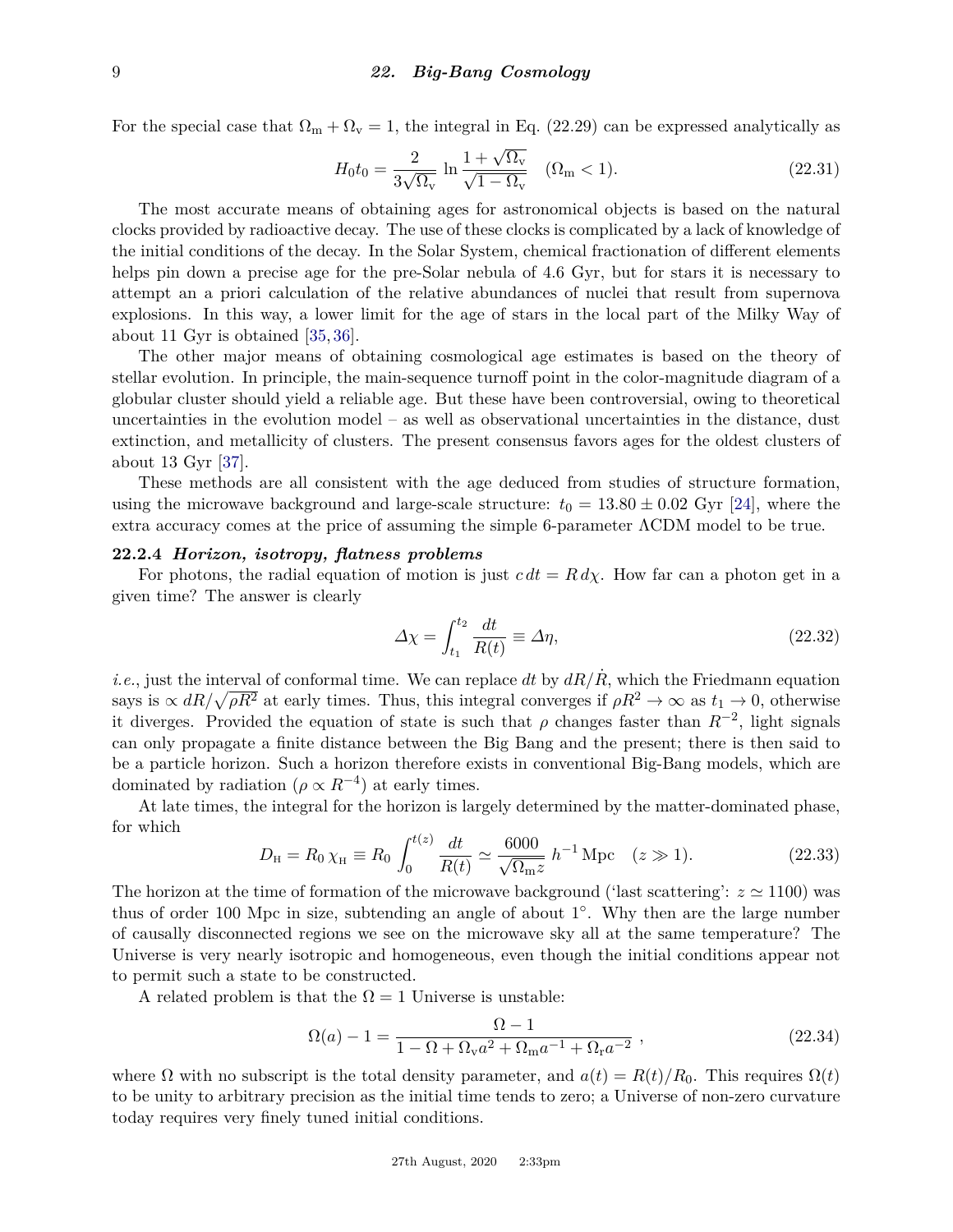# **22.3 The Hot Thermal Universe**

# **22.3.1** *Thermodynamics of the early Universe*

As alluded to above, we expect that much of the early Universe can be described by a radiationdominated equation of state. In addition, through much of the radiation-dominated period, thermal equilibrium is established by the rapid rate of particle interactions relative to the expansion rate of the Universe (see Sec. [22.3.3](#page-11-0) below). In equilibrium, it is straightforward to compute the thermodynamic quantities,  $\rho$ ,  $p$ , and the entropy density,  $s$ . In general, the energy density for a given particle type *i* can be written as

<span id="page-9-0"></span>
$$
\rho_i = \int E_i \, dn_{q_i},\tag{22.35}
$$

with the density of states given by

$$
dn_{q_i} = \frac{g_i}{2\pi^2} \left( \exp[(E_{q_i} - \mu_i)/T_i] \pm 1 \right)^{-1} q_i^2 dq_i,
$$
\n(22.36)

where  $g_i$  counts the number of degrees of freedom for particle type *i*,  $E_{q_i}^2 = m_i^2 + q_i^2$ ,  $\mu_i$  is the chemical potential, and the  $\pm$  corresponds to either Fermi or Bose statistics. Similarly, we can define the pressure of a perfect gas as

$$
p_i = \frac{1}{3} \int \frac{q_i^2}{E_i} \, dn_{q_i}.\tag{22.37}
$$

The number density of species *i* is simply

$$
n_i = \int dn_{q_i},\tag{22.38}
$$

and the entropy density is

<span id="page-9-1"></span>
$$
s_i = \frac{\rho_i + p_i - \mu_i n_i}{T_i} \tag{22.39}
$$

In the Standard Model, a chemical potential is often associated with baryon number, and since the net baryon density relative to the photon density is known to be very small (of order  $10^{-9}$ ), we can neglect any such chemical potential when computing total thermodynamic quantities.

For photons, we can compute all of the thermodynamic quantities rather easily. Taking  $g_i = 2$ for the 2 photon polarization states, we have (in units where  $\hbar = k_B = 1$ )

<span id="page-9-2"></span>
$$
\rho_{\gamma} = \frac{\pi^2}{15} T^4
$$
,  $p_{\gamma} = \frac{1}{3} \rho_{\gamma}$ ,  $s_{\gamma} = \frac{4\rho_{\gamma}}{3T}$ ,  $n_{\gamma} = \frac{2\zeta(3)}{\pi^2} T^3$ , (22.40)

with  $2\zeta(3)/\pi^2 \simeq 0.2436$ . Note that Eq. [\(22.10\)](#page-2-0) can be converted into an equation for entropy conservation. Recognizing that  $\dot{p} = s\dot{T}$ , Eq. [\(22.10\)](#page-2-0) becomes

$$
d(sR^3)/dt = 0.\t(22.41)
$$

For radiation, this corresponds to the relationship between expansion and cooling,  $T \propto R^{-1}$  in an adiabatically expanding Universe. Note also that both *s* and  $n<sub>\gamma</sub>$  scale as  $T<sup>3</sup>$ .

# **22.3.2** *Radiation content of the Early Universe*

At the very high temperatures associated with the early Universe, massive particles are pair produced, and are part of the thermal bath. If for a given particle species *i* we have  $T \gg m_i$ , then we can neglect the mass in Eq. [\(22.35\)](#page-9-0) to Eq. [\(22.39\)](#page-9-1), and the thermodynamic quantities are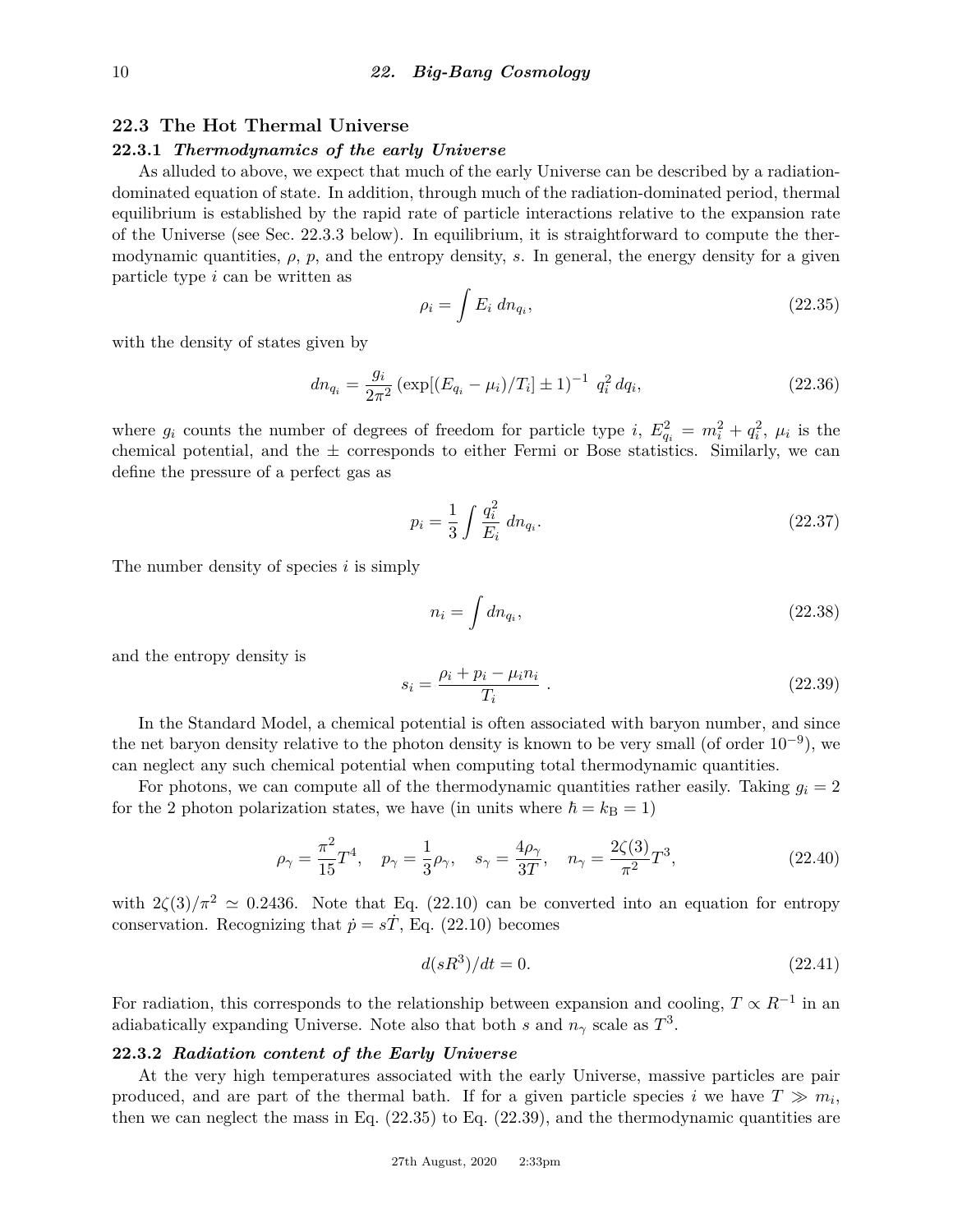easily computed as in Eq. [\(22.40\)](#page-9-2). In general, we can approximate the energy density (at high temperatures) by including only those particles with  $m_i \ll T$ . In this case, we have

<span id="page-10-0"></span>
$$
\rho = \left(\sum_{B} g_B + \frac{7}{8} \sum_{F} g_F\right) \frac{\pi^2}{30} T^4 \equiv \frac{\pi^2}{30} N(T) T^4, \qquad (22.42)
$$

where  $g_{\text{B}(F)}$  is the number of degrees of freedom of each boson (fermion) and the sum runs over all boson and fermion states with  $m \ll T$ . The factor of 7/8 is due to the difference between the Fermi and Bose integrals. Eq. [\(22.42\)](#page-10-0) defines the effective number of degrees of freedom, *N*(*T*), by taking into account new particle degrees of freedom as the temperature is raised. This quantity, calculated from high temperature lattice QCD, is plotted in Fig. [22.3](#page-10-1) [\[38\]](#page-26-14). Near the QCD transition, there is a slight difference between the coefficient of  $T^4$  for  $\rho$  and the coefficient of  $T^3$  for the entropy density  $s = (2\pi^2/45)N_s(T)T^3$  [\[39\]](#page-26-15), as seen in the figure.

<span id="page-10-1"></span>

Figure 22.3: The effective numbers of relativistic degrees of freedom as a function of temperature. The sharp drop corresponds to the quark-hadron transition. The bottom panel shows the relative ratio between the number of degrees of freedom characterizing the energy density and the entropy.

The value of  $N(T)$  at any given temperature depends on the particle physics model. In the standard  $SU(3) \times SU(2) \times U(1)$  model, we can specify  $N(T)$  up to temperatures of  $O(100)$  GeV. The change in *N* (ignoring mass effects) can be seen in the table below.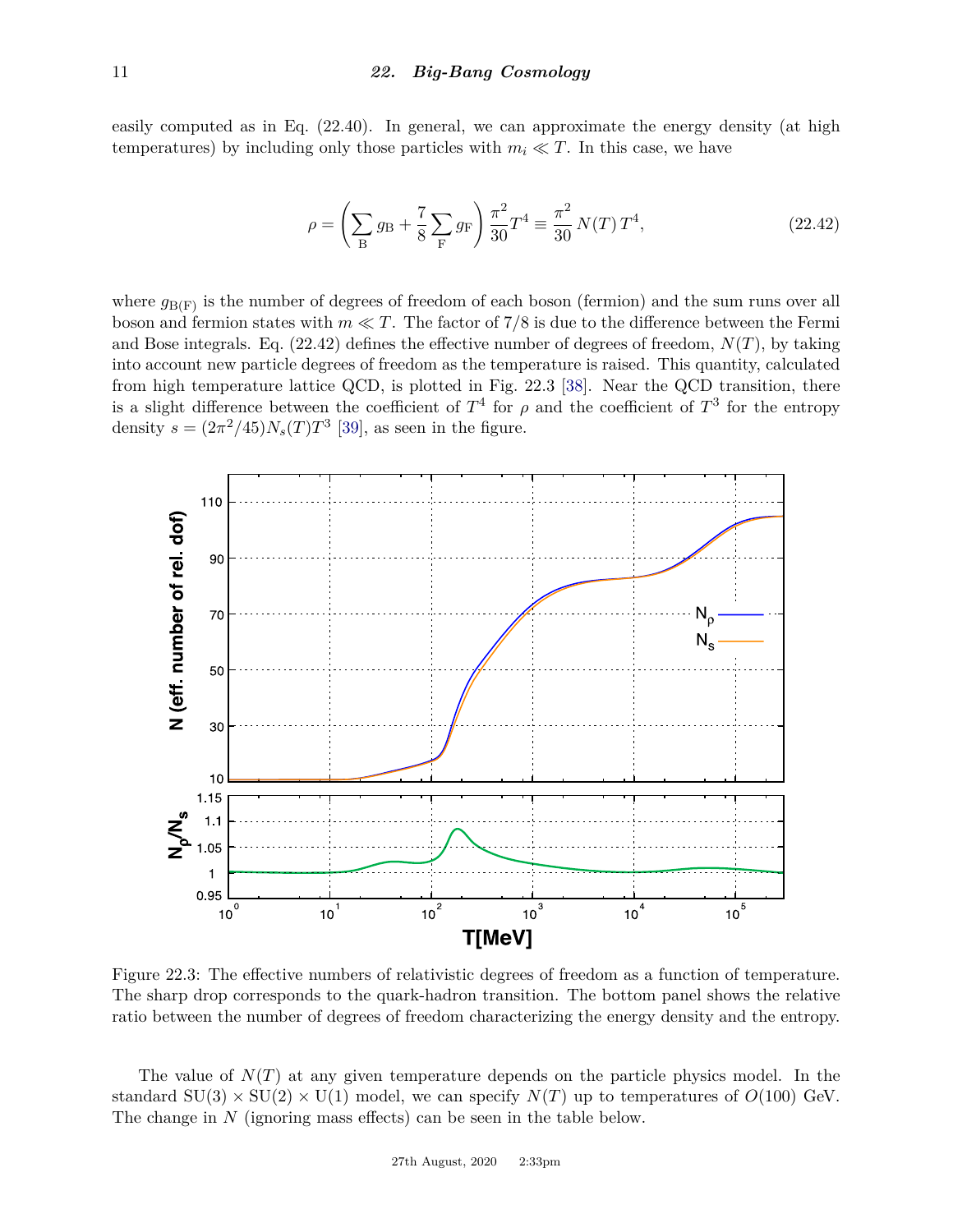| Temperature                        | New Particles                                | 4N(T) |
|------------------------------------|----------------------------------------------|-------|
| $T < m_e$                          | $\gamma$ 's + $\nu$ 's                       | 29    |
| $m_e < T < m_\mu$                  | $e^{\pm}$                                    | 43    |
| $m_{\mu} < T < m_{\pi}$            | $\mu^{\pm}$                                  | 57    |
| $m_{\pi} < T < T_c$ <sup>†</sup>   | $\pi$ 's                                     | 69    |
| $T_c < T < m_{\text{strange}}$     | $\pi$ 's + u, $\bar{u}$ , $d$ , $d$ + gluons | 205   |
| $m_s < T < m_{\text{charm}}$       | $s, \bar s$                                  | 247   |
| $m_c < T < m_\tau$                 | $c, \bar{c}$                                 | 289   |
| $m_{\tau} < T < m_{\text{bottom}}$ | $\tau^{\pm}$                                 | 303   |
| $m_b < T < m_{\text{W,Z}}$         | $b, \bar{b}$                                 | 345   |
| $m_{W,Z} < T < m_{\text{Higgs}}$   | $W^{\pm}, Z$                                 | 381   |
| $m_H < T < m_{\rm top}$            | $H^0$                                        | 385   |
| $m_t < T$                          | t, t                                         | 427   |

 ${}^{\dagger}T_c$  corresponds to the confinement-deconfinement transition between quarks and hadrons.

At higher temperatures,  $N(T)$  will be model-dependent. For example, in the minimal  $SU(5)$ model, one needs to add 24 states to  $N(T)$  for the charged and colored X and Y gauge bosons, another 24 from the adjoint Higgs, and another 6 scalar degrees of freedom (in addition to the 4 associated with the complex Higgs doublet already counted in the longitudinal components of  $W^{\pm}$ and *Z*, and in *H*) from the 5 of Higgs. Hence for  $T > m_X$  in minimal SU(5),  $N(T) = 160.75$ . In a supersymmetric model this would at least double.

In the radiation-dominated epoch, Eq. [\(22.10\)](#page-2-0) can be integrated (neglecting the *T*-dependence of *N*) giving us a relationship between the age of the Universe and its temperature

$$
t = \left(\frac{90}{32\pi^3 G_N N(T)}\right)^{1/2} T^{-2} . \tag{22.43}
$$

Put into a more convenient form

$$
t T_{\text{MeV}}^2 = 2.4[N(T)]^{-1/2},\tag{22.44}
$$

where  $t$  is measured in seconds and  $T_{\text{MeV}}$  in units of MeV.

#### <span id="page-11-0"></span>**22.3.3** *Neutrinos and equilibrium*

Due to the expansion of the Universe, certain rates may be too slow to either establish or maintain equilibrium. Quantitatively, for each particle *i*, as a minimal condition for equilibrium, we will require that some rate *Γ<sup>i</sup>* involving that type be larger than the expansion rate of the Universe, or

$$
\Gamma_i > H. \tag{22.45}
$$

Recalling that the age of the Universe is determined by  $H^{-1}$ , this condition is equivalent to requiring that on average, at least one interaction has occurred over the lifetime of the Universe.

A good example for a process that goes in and out of equilibrium is the weak interaction of neutrinos. On dimensional grounds, one can estimate the thermally averaged scattering crosssection:

$$
\langle \sigma v \rangle \sim O(10^{-2})T^2/m_{\rm W}^4 \tag{22.46}
$$

for  $T \lesssim m_{\rm w}$ . Recalling that the number density of leptons is  $n \propto T^3$ , we can compare the weak interaction rate,  $\Gamma_{\text{wk}} \sim n \langle \sigma v \rangle$ , with the expansion rate,

$$
H = \left(\frac{8\pi G_{\rm N}\rho}{3}\right)^{1/2} = \left(\frac{8\pi^3}{90}N(T)\right)^{1/2}T^2/M_{\rm P}
$$
  

$$
\approx 1.66N(T)^{1/2}T^2/M_{\rm P},
$$
 (22.47)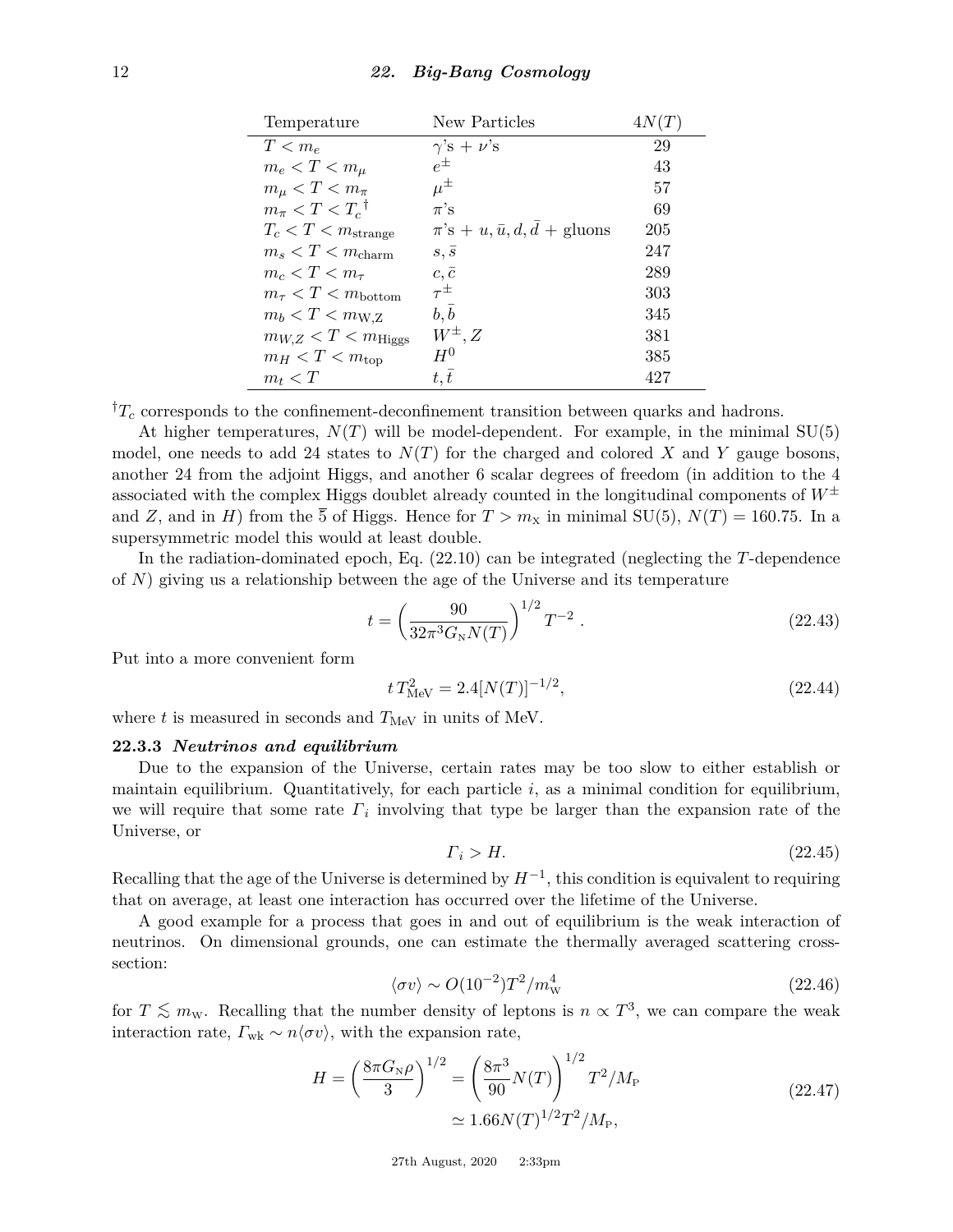where the Planck mass  $M_{\rm P} = G_{\rm N}^{-1/2} = 1.22 \times 10^{19}$  GeV.

Neutrinos will be in equilibrium when  $\Gamma_{\text{wk}} > H$  or

$$
T > (500 \, m_{\rm W}^4 / M_{\rm P})^{1/3} \sim 1 \text{ MeV}.
$$
 (22.48)

However, this condition assumes  $T \ll m_{\rm w}$ ; for higher temperatures, we should write  $\langle \sigma v \rangle \sim$  $O(10^{-2})/T^2$ , so that  $\Gamma \sim 10^{-2}T$ . Thus, in the very early stages of expansion, at temperatures  $T \gtrsim 10^{-2} M_{\text{P}} / \sqrt{N}$ , equilibrium will not have been established.

Having attained a quasi-equilibrium stage, the Universe then cools further to the point where the interaction and expansion timescales match once again. The temperature at which these rates are equal is commonly referred to as the neutrino decoupling or freeze-out temperature and is defined by  $\Gamma_{wk}(T_d) = H(T_d)$ . For  $T < T_d$ , neutrinos drop out of equilibrium. The Universe becomes transparent to neutrinos and their momenta simply redshift with the cosmic expansion. The effective neutrino temperature will simply fall with  $T \sim 1/R$ .

Soon after decoupling,  $e^{\pm}$  pairs in the thermal background begin to annihilate (when  $T \lesssim m_e$ ). Because the neutrinos are decoupled, the energy released due to annihilation heats up the photon background relative to the neutrinos. The change in the photon temperature can be easily computed from entropy conservation. The neutrino entropy must be conserved separately from the entropy of interacting particles. A straightforward computation yields

$$
T_{\nu} = (4/11)^{1/3} T_{\gamma} \simeq 1.9 \text{ K.}
$$
\n(22.49)

The total entropy density is therefore given by the contribution from photons and 3 flavors of neutrinos

$$
s = \frac{4}{3} \frac{\pi^2}{30} \left( 2 + \frac{21}{4} (T_\nu/T_\gamma)^3 \right) T_\gamma^3 = \frac{4}{3} \frac{\pi^2}{30} \left( 2 + \frac{21}{11} \right) T_\gamma^3 = 7.04 \, n_\gamma. \tag{22.50}
$$

Similarly, the total relativistic energy density is given by

$$
\rho_r = \frac{\pi^2}{30} \left[ 2 + \frac{21}{4} (T_\nu/T_\gamma)^4 \right] T_\gamma^4 \simeq 1.68 \rho_\gamma. \tag{22.51}
$$

In practice, a small correction is needed to this, since neutrinos are not totally decoupled at  $e^{\pm}$ annihilation: the effective number of massless neutrino species is 3.045, rather than 3 [\[40,](#page-26-16) [41\]](#page-26-17).

This expression ignores neutrino rest masses, but current oscillation data require at least one neutrino eigenstate to have a mass exceeding 0.05 eV. In this minimal case,  $\Omega_{\nu}h^2 = 6 \times 10^{-4}$ , so the neutrino contribution to the matter budget would be negligibly small (which is our normal assumption). However, a nearly degenerate pattern of mass eigenstates could allow larger densities, since oscillation experiments only measure differences in  $m^2$  values. Note that a 0.05-eV neutrino has  $T_{\nu} = m_{\nu}$  at  $z \approx 296$ , so the above expression for the total present relativistic density is really only an extrapolation. However, neutrinos are almost certainly relativistic at all epochs where the radiation content of the Universe is dynamically significant.

#### **22.3.4** *Field Theory and Phase transitions*

It is very likely that the Universe has undergone one or more phase transitions during the course of its evolution [\[42–](#page-26-18)[45\]](#page-26-19). Our current vacuum state is described by  $SU(3)_c\times U(1)_{em}$ , which in the Standard Model is a remnant of an unbroken  $SU(3)_c \times SU(2)_L \times U(1)_Y$  gauge symmetry. Symmetry breaking occurs when a non-singlet gauge field (the Higgs field in the Standard Model) picks up a non-vanishing vacuum expectation value, determined by a scalar potential. For example, a simple (non-gauged) potential describing symmetry breaking is  $V(\phi) = \frac{1}{4}\lambda\phi^4 - \frac{1}{2}$  $\frac{1}{2}\mu^2\phi^2 + V(0).$ The resulting expectation value is simply  $\langle \phi \rangle = \mu/\sqrt{\lambda}$ .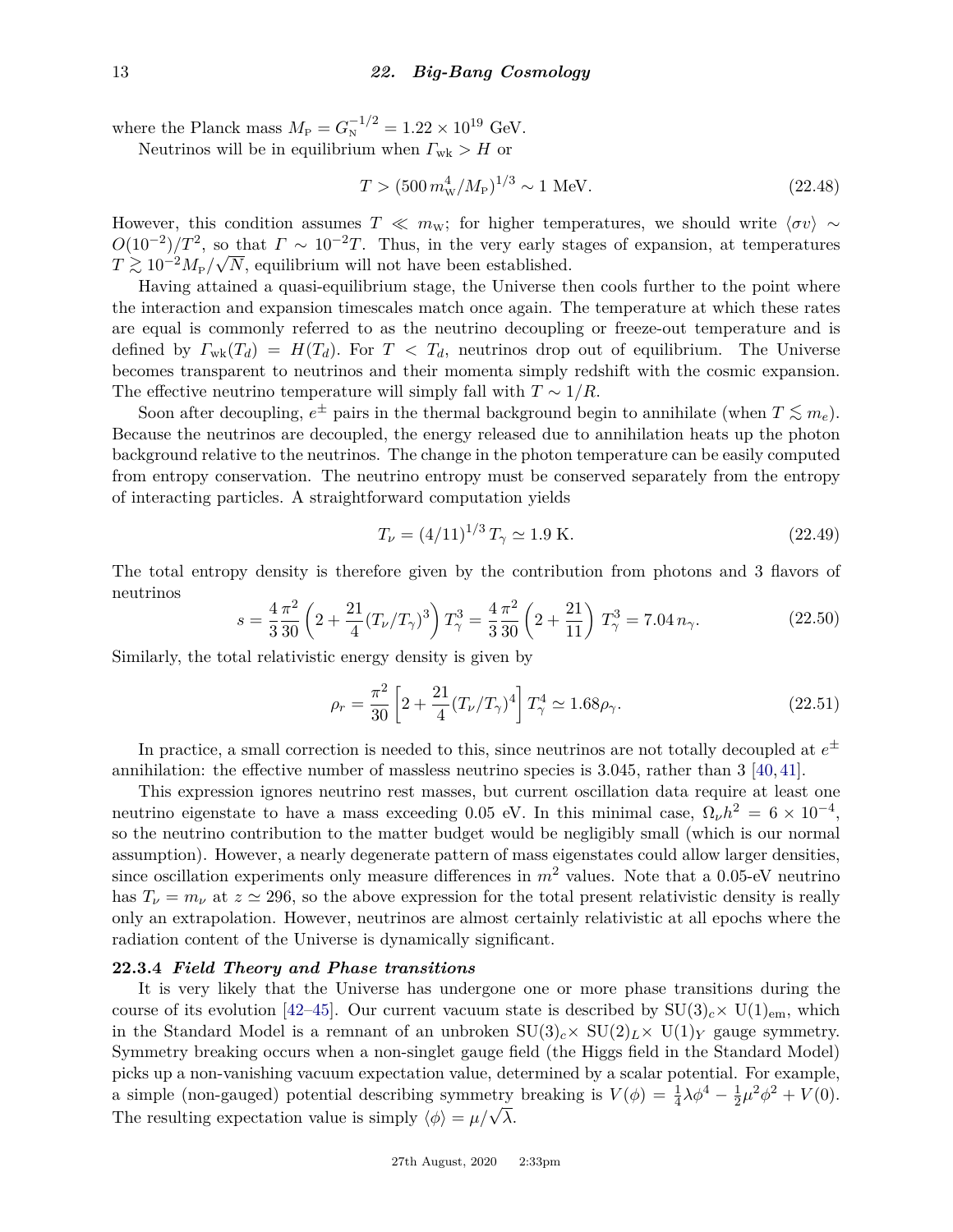In the early Universe, finite temperature radiative corrections typically add terms to the potential of the form  $\phi^2 T^2$ . Thus, at very high temperatures, the symmetry is restored and  $\langle \phi \rangle = 0$ . As the Universe cools, depending on the details of the potential, symmetry breaking will occur via a first-order phase transition in which the field tunnels through a potential barrier, or via a second-order transition in which the field evolves smoothly from one state to another (as would be the case for the above example potential).

The evolution of scalar fields can have a profound impact on the early Universe. The equation of motion for a scalar field  $\phi$  can be derived from the energy-momentum tensor

$$
T_{\mu\nu} = \partial_{\mu}\phi\partial_{\nu}\phi - \frac{1}{2}g_{\mu\nu}\partial_{\rho}\phi\partial^{\rho}\phi - g_{\mu\nu}V(\phi). \tag{22.52}
$$

By associating  $\rho = T_{00}$  and  $p = R^{-2}(t)T_{ii}$  we have

$$
\rho = \frac{1}{2}\dot{\phi}^2 + \frac{1}{2}R^{-2}(t)(\nabla\phi)^2 + V(\phi)
$$
  
\n
$$
p = \frac{1}{2}\dot{\phi}^2 - \frac{1}{6}R^{-2}(t)(\nabla\phi)^2 - V(\phi)
$$
, (22.53)

and from Eq. [\(22.10\)](#page-2-0) we can write the equation of motion (by considering a homogeneous region, we can ignore the gradient terms)

$$
\ddot{\phi} + 3H\dot{\phi} = -\partial V/\partial \phi.
$$
\n(22.54)

# <span id="page-13-0"></span>**22.3.5** *Inflation*

Inflation of early universe In Sec. [22.2.4,](#page-8-0) we discussed some of the problems associated with the standard Big-Bang model. However, during a phase transition, our assumptions of an adiabatically expanding Universe are generally not valid. If, for example, a phase transition occurred in the early Universe such that the field evolved slowly from the symmetric state to the global minimum, the Universe may have been dominated by the vacuum energy density associated with the potential near  $\phi \simeq 0$ . During this period of slow evolution, the energy density due to radiation will fall below the vacuum energy density,  $\rho \ll V(0)$ . When this happens, the expansion rate will be dominated by the constant  $V(0)$ , and we obtain the exponentially expanding solution given in Eq. [\(22.20\)](#page-3-2). When the field evolves towards the global minimum it will begin to oscillate about the minimum, energy will be released during its decay, and a hot thermal Universe will be restored. If released fast enough, it will produce radiation at a temperature  $NT_R^4 \lesssim V(0)$ . In this reheating process, entropy has been created and the final value of *R T* is greater than the initial value of *R T*. Thus, we see that, during a phase transition, the relation *R T* ∼ constant need not hold true. This is the basis of the inflationary Universe scenario [\[46](#page-26-20)[–48\]](#page-26-21).

If, during the phase transition, the value of  $RT$  changed by a factor of  $O(10^{29})$ , the cosmological problems discussed above would be solved. The observed isotropy would be generated by the immense expansion; one small causal region could get blown up, and thus our entire visible Universe would have been in thermal contact some time in the past. In addition, the density parameter  $\Omega$ would have been driven to 1 (with exponential precision). Density perturbations will be stretched by the expansion,  $\lambda \sim R(t)$ . Thus it will appear that  $\lambda \gg H^{-1}$  or that the perturbations have left the horizon, where in fact the size of the causally connected region is now no longer simply  $H^{-1}$ . However, not only does inflation offer an explanation for large scale perturbations, it also offers a source for the perturbations themselves through quantum fluctuations.

Problems with early models of inflation based on either a first-order [\[49\]](#page-26-22) or second-order [\[50,](#page-26-23)[51\]](#page-26-24) phase transition of a Grand Unified Theory led to models invoking a completely new scalar field: the inflaton,  $\phi$ . The potential of this field,  $V(\phi)$ , needs to have a very low gradient and curvature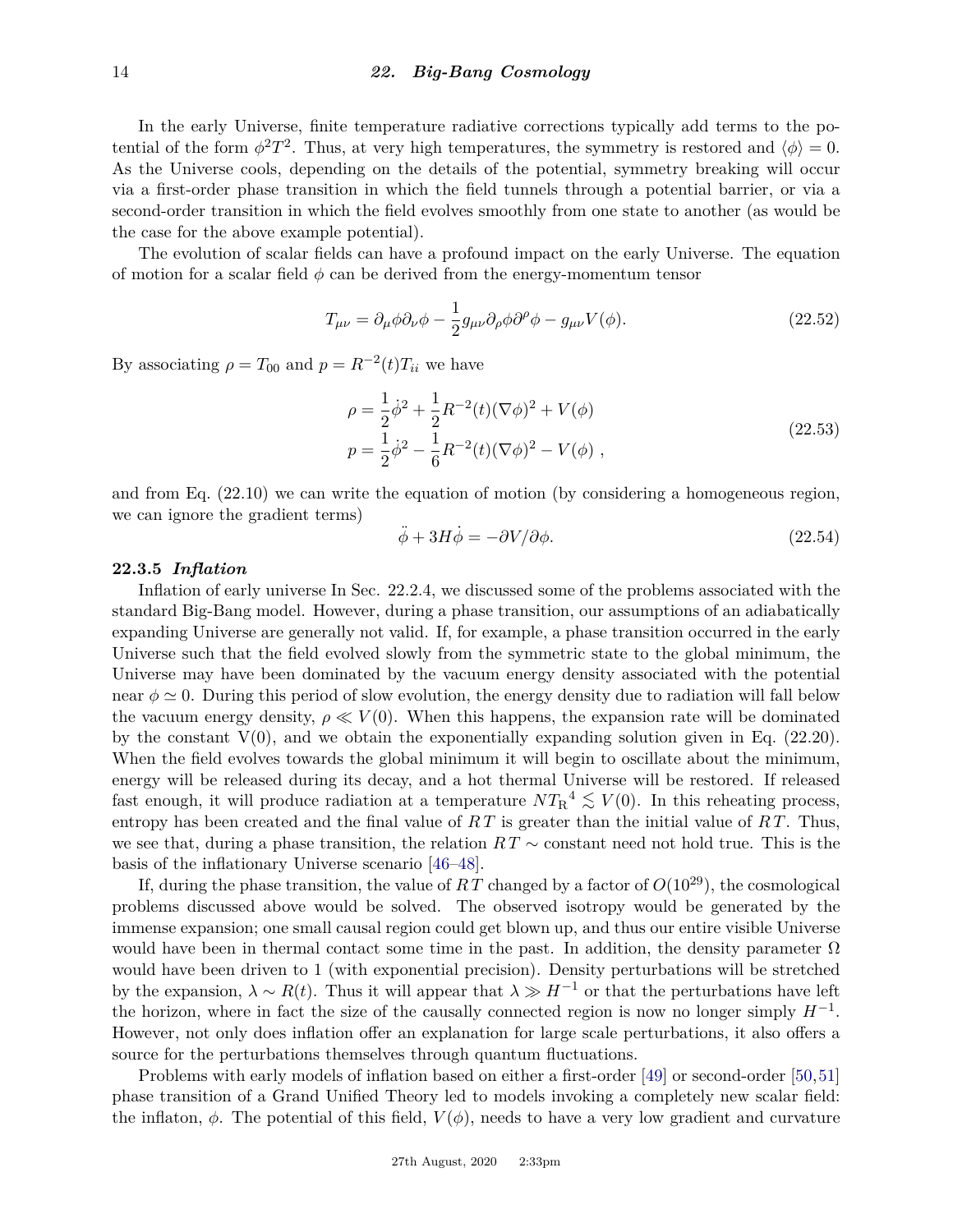in order to match observed metric fluctuations. For a more thorough discussion of the problems of early models and a host of current models being studied see the review on inflation – Sec. 23 of this *Review*. In most current inflation models, reheated bubbles typically do not percolate, so inflation is 'eternal' and continues with exponential expansion in the region outside bubbles. These causally disconnected bubble Universes constitute a 'multiverse', where low-energy physics can vary between different bubbles. This has led to a controversial 'anthropic' approach to cosmology [\[52–](#page-26-25)[54\]](#page-26-26), where observer selection within the multiverse can be introduced as a means of understanding e.g. why the observed level of vacuum energy is so low (because larger values suppress growth of structure).

#### **22.3.6** *Baryogenesis*

The Universe appears to be populated exclusively with matter rather than antimatter. Indeed antimatter is only detected in accelerators or in cosmic rays. However, the presence of antimatter in the latter is understood to be the result of collisions of primary particles in the interstellar medium. There is in fact strong evidence against primary forms of antimatter in the Universe. Furthermore, the density of baryons compared to the density of photons is extremely small,  $\eta \sim 10^{-9}$ .

The production of a net baryon asymmetry requires baryon number violating interactions, *C* and *CP* violation, and a departure from thermal equilibrium [\[55\]](#page-26-27). The first two of these ingredients are expected to be contained in Grand Unified Theories (GUTs) as well as in the non-perturbative sector of the Standard Model; the third can be realized in an expanding Universe where, as we have seen, interactions come in and out of equilibrium.

There are several interesting and viable mechanisms for the production of the baryon asymmetry. While we can not review any of them here in any detail, we mention some of the important scenarios. In all cases, all three ingredients listed above are incorporated. One of the first mechanisms was based on the out of equilibrium decay of a massive particle such as a superheavy GUT gauge or Higgs boson [\[56,](#page-27-0)[57\]](#page-27-1). A novel mechanism involving the decay of flat directions in supersymmetric models is known as the Affleck-Dine scenario [\[58\]](#page-27-2). There is also the possibility of generating the baryon asymmetry at the electro-weak scale using the non-perturbative interactions of sphalerons [\[59\]](#page-27-3). Because these interactions conserve the sum of baryon and lepton number,  $B + L$ , it is possible to first generate a lepton asymmetry (*e.g.*, by the out-of-equilibrium decay of a superheavy right-handed neutrino), which is converted to a baryon asymmetry at the electro-weak scale [\[60\]](#page-27-4). This mechanism is known as lepto-baryogenesis.

#### <span id="page-14-0"></span>**22.3.7** *Nucleosynthesis*

An essential element of the standard cosmological model is Big-Bang nucleosynthesis (BBN), the theory that predicts the abundances of the light element isotopes  $D$ , <sup>3</sup>He, <sup>4</sup>He, and <sup>7</sup>Li. Nucleosynthesis takes place at a temperature scale of order 1 MeV. The nuclear processes lead primarily to  ${}^{4}$ He, with a primordial mass fraction of about 25%. Lesser amounts of the other light elements are produced: about  $10^{-5}$  of D and <sup>3</sup>He and about  $10^{-10}$  of <sup>7</sup>Li by number relative to H. The abundances of the light elements depend almost solely on one key parameter, the baryon-to-photon ratio, *η*. The nucleosynthesis predictions can be compared with observational determinations of the abundances of the light elements. Consistency between theory and observations driven primarily by recent D/H measurements [\[61,](#page-27-5) [62\]](#page-27-6) leads to a range of

$$
5.8 \times 10^{-10} < \eta < 6.5 \times 10^{-10}.\tag{22.55}
$$

 $\eta$  is related to the fraction of  $\Omega$  contained in baryons:

$$
\Omega_{\rm b} = 3.66 \times 10^7 \eta \, h^{-2},\tag{22.56}
$$

or  $10^{10}\eta = 274\Omega_b h^2$ . The *Planck* result [\[24\]](#page-26-3) for  $\Omega_b h^2$  of 0.0224  $\pm$  0.0002 translates into a value of  $\eta = 6.12 \pm 0.04$ . This result can be used to 'predict' the light element abundances, which can in turn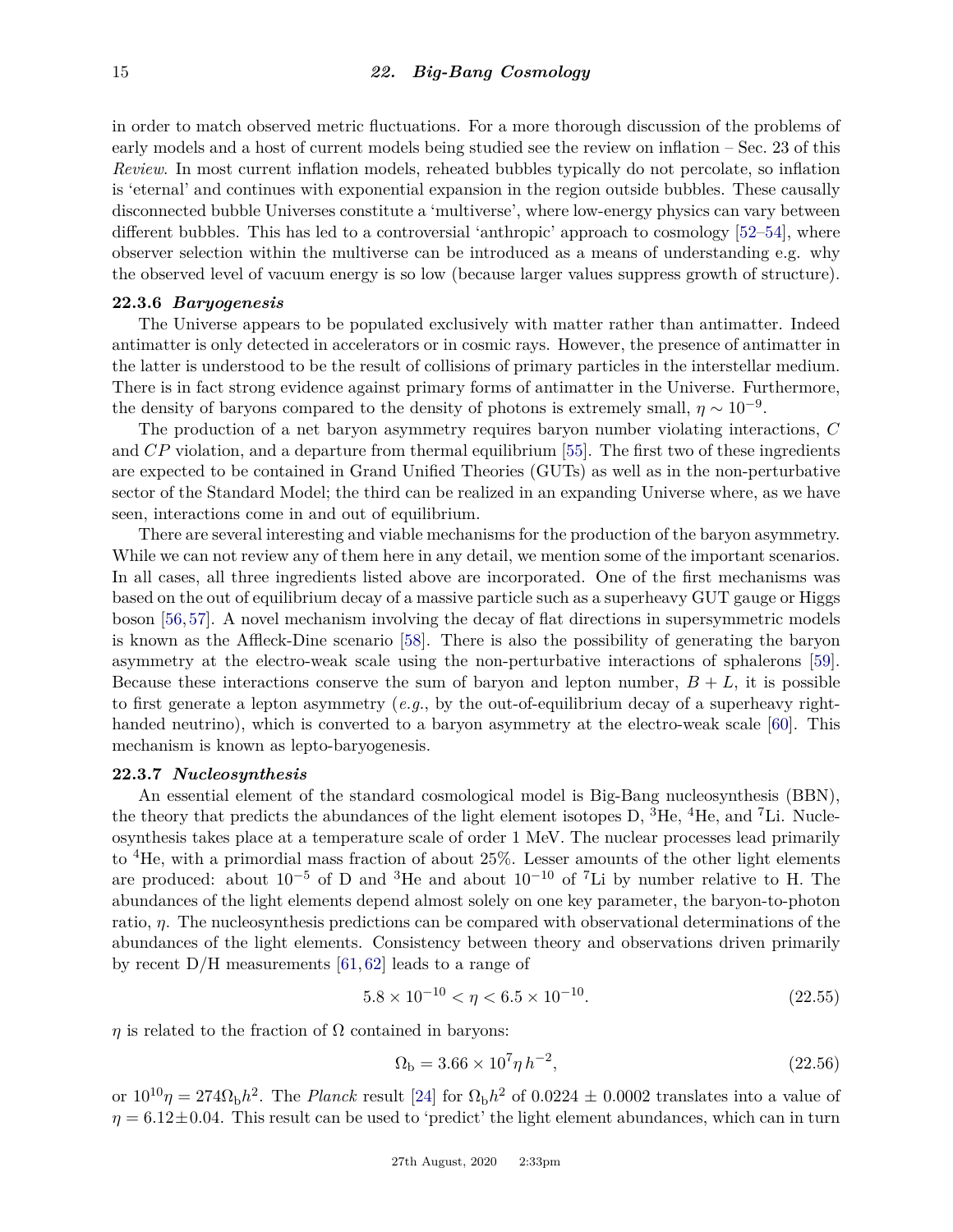be compared with observation  $[63]$ . The resulting D/H abundance is in excellent agreement with that found in quasar absorption systems. It is in reasonable agreement with the helium abundance observed in extragalactic HII regions (once systematic uncertainties are accounted for), but is in poor agreement with the Li abundance observed in the atmospheres of halo dwarf stars [\[64\]](#page-27-8). See the review on BBN – Sec. 24 of this *Review* for a detailed discussion of BBN or references [\[65–](#page-27-9)[68\]](#page-27-10).

# <span id="page-15-0"></span>**22.3.8** *The transition to a matter-dominated Universe*

In the Standard Model, the temperature (or redshift) at which the Universe undergoes a transition from a radiation-dominated to a matter-dominated Universe is determined by the amount of dark matter. Assuming three nearly massless neutrinos, the energy density in radiation at temperatures  $T \ll 1$  MeV, is given by

$$
\rho_{\rm r} = \frac{\pi^2}{30} \left[ 2 + \frac{21}{4} \left( \frac{4}{11} \right)^{4/3} \right] T^4. \tag{22.57}
$$

In the absence of non-baryonic dark matter, the matter density can be written as

<span id="page-15-1"></span>
$$
\rho_{\rm m} = m_{\rm N} \eta \, n_{\gamma},\tag{22.58}
$$

where  $m_N$  is the nucleon mass. Recalling that  $n_\gamma \propto T^3$  [cf. Eq. [\(22.40\)](#page-9-2)], we can solve for the temperature or redshift at the matter-radiation equality when  $\rho_r = \rho_m$ ,

$$
T_{\text{eq}} = 0.22 \, m_{\text{N}} \, \eta \qquad \text{or} \qquad (1 + z_{\text{eq}}) = 0.22 \, \eta \frac{m_{\text{N}}}{T_0}, \tag{22.59}
$$

where  $T_0$  is the present temperature of the microwave background. For  $\eta = 6.1 \times 10^{-10}$ , this corresponds to a temperature  $T_{eq} \simeq 0.13$  eV or  $(1 + z_{eq}) \simeq 550$ . A transition this late would be problematic for structure formation (see Sec. [22.4.5\)](#page-19-0).

The redshift of matter domination can be pushed back significantly if non-baryonic dark matter is present. If instead of Eq. [\(22.58\)](#page-15-1), we write

$$
\rho_{\rm m} = \Omega_{\rm m}\rho_{\rm c} \left(\frac{T}{T_0}\right)^3,\tag{22.60}
$$

we find that

$$
T_{\text{eq}} = 0.9 \frac{\Omega_{\text{m}} \rho_{\text{c}}}{T_0^3} \qquad \text{or} \qquad (1 + z_{\text{eq}}) = 2.4 \times 10^4 \Omega_{\text{m}} h^2. \tag{22.61}
$$

# **22.4 The Universe at late times**

#### **22.4.1** *The CMB*

One form of the infamous Olbers' paradox says that, in Euclidean space, surface brightness is independent of distance. Every line of sight will terminate on matter that is hot enough to be ionized and so scatter photons:  $T \gtrsim 10^3$  K, and the sky should therefore shine as brightly as the surface of the Sun. The reason the night sky is dark is entirely due to the expansion, which cools the radiation temperature to 2.73 K. This gives a Planck function peaking at around 1 mm to produce the CMB.

The CMB spectrum is a very accurate match to a Planck function [\[69\]](#page-27-11). (See the review on CMB – Sec. 29 of this *Review*.) The COBE estimate of the temperature is [\[70\]](#page-27-12)

$$
T = 2.7255 \pm 0.0006 \,\mathrm{K}.\tag{22.62}
$$

The lack of any distortion of the Planck spectrum is a strong physical constraint. It is very difficult to account for in any expanding Universe other than one that passes through a hot stage.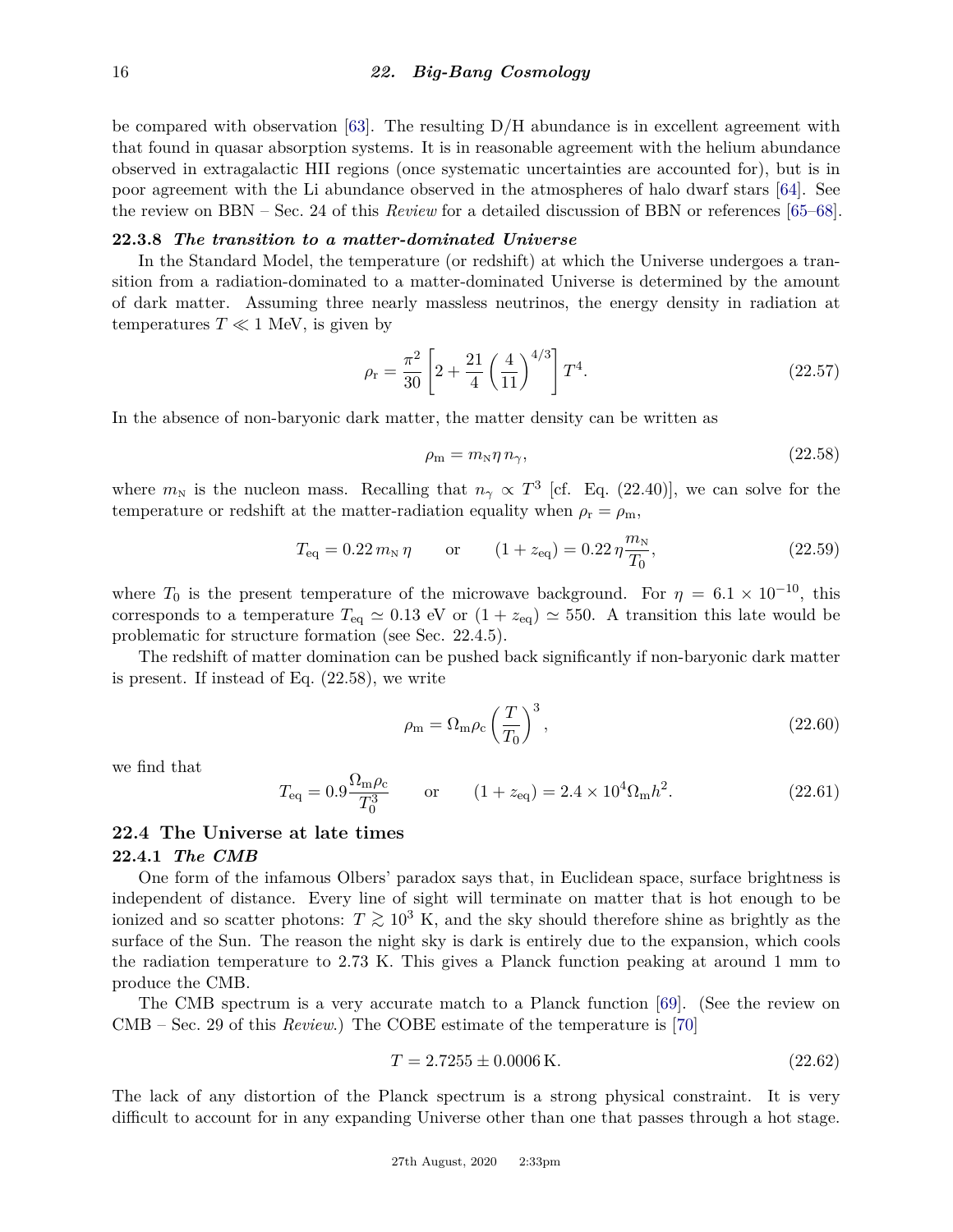Alternative schemes for generating the radiation, such as thermalization of starlight by dust grains, inevitably generate a superposition of temperatures. What is required in addition to thermal equilibrium is that  $T \propto 1/R$ , so that radiation from different parts of space arrive at an observer with the same apparent temperature.

Although it is common to speak of the CMB as originating at 'recombination', a more accurate terminology is the era of 'last scattering'. In practice, this takes place at  $z \approx 1100$ , almost independently of the main cosmological parameters, at which time the fractional ionization is very small. This occurred when the age of the Universe was about 370,000 years. But the CMB photons themselves were not generated at this point, and were the result of thermalization at  $z \sim 10^7$ . (See the review on CMB – Sec. 29 of this *Review* for a full discussion of the CMB.)

#### **22.4.2** *Matter in the Universe*

One of the main tasks of cosmology is to measure the density of the Universe, and how this is divided between dark matter and baryons. The baryons consist partly of stars, with  $0.002 \lesssim \Omega_* \lesssim$ 0*.*003 [\[71\]](#page-27-13) but mainly inhabit the intergalactic medium (IGM). One powerful way in which this can be studied is via the absorption of light from distant luminous objects such as quasars. Even very small amounts of neutral hydrogen can absorb rest-frame UV photons (the Gunn-Peterson effect), and should suppress the continuum by a factor  $\exp(-\tau)$ , where

$$
\tau \simeq 10^{4.62} h^{-1} \left[ \frac{n_{\rm HI}(z)/\rm m^{-3}}{(1+z)\sqrt{1+\Omega_{\rm m}z}} \right] \,, \tag{22.63}
$$

and this expression applies while the Universe is matter dominated ( $z \gtrsim 1$  in the  $\Omega_{\rm m} = 0.3 \Omega_{\rm v} = 0.7$ model). At  $z < 6$ , the dominant effect on quasar spectra is a 'forest' of narrow absorption lines, which produce a mean  $\tau = 1$  in the Ly $\alpha$  forest at about  $z = 3$ , and so we have  $\Omega_{\rm HI} \simeq 10^{-6.7} h^{-1}$ . This is such a small number that the IGM must be very highly ionized at these redshifts, apart from a few high-density clumps. But at *z >* 6 there is good evidence for a 'reionization' era at which the general IGM is not so strongly ionized [\[72\]](#page-27-14). As discussed below, this ionized IGM at low *z* is also detectable via the secondary Compton scattering of CMB photons.

The Ly*α* forest is of great importance in pinning down the abundance of deuterium. Because electrons in deuterium differ in reduced mass by about 1 part in 4000 compared to hydrogen, each absorption system in the  $Ly\alpha$  forest is accompanied by an offset deuterium line. By careful selection of systems with an optimal HI column density, a measurement of the D/H ratio can be made. This has now been done with high accuracy in 10 quasars, with consistent results [\[61\]](#page-27-5). Combining these determinations with the theory of primordial nucleosynthesis yields a baryon density of  $\Omega_{\rm b}h^2 = 0.021 - 0.024$  (95% confidence) in excellent agreement with the Planck result. (See also the review on BBN – Sec. 24 of this *Review*.)

Ionized IGM can also be detected in emission when it is densely clumped, via bremsstrahlung radiation. This generates the spectacular X-ray emission from rich clusters of galaxies. Studies of this phenomenon allow us to achieve an accounting of the total baryonic material in clusters. Within the central  $\simeq$  1 Mpc, the masses in stars, X-ray emitting gas, and total dark matter can be determined with reasonable accuracy (perhaps 20% rms), and this allows a minimum baryon fraction to be determined [\[73,](#page-27-15) [74\]](#page-27-16):

$$
\frac{M_{\text{baryons}}}{M_{\text{total}}} \gtrsim 0.009 + (0.066 \pm 0.003) h^{-3/2}.
$$
\n(22.64)

Because clusters are the largest collapsed structures, it is reasonable to take this as applying to the Universe as a whole. This equation implies a minimum baryon fraction of perhaps 12% (for reasonable *h*), which is too high for  $\Omega_{\rm m} = 1$  if we take  $\Omega_{\rm b} h^2 \simeq 0.02$  from nucleosynthesis. This is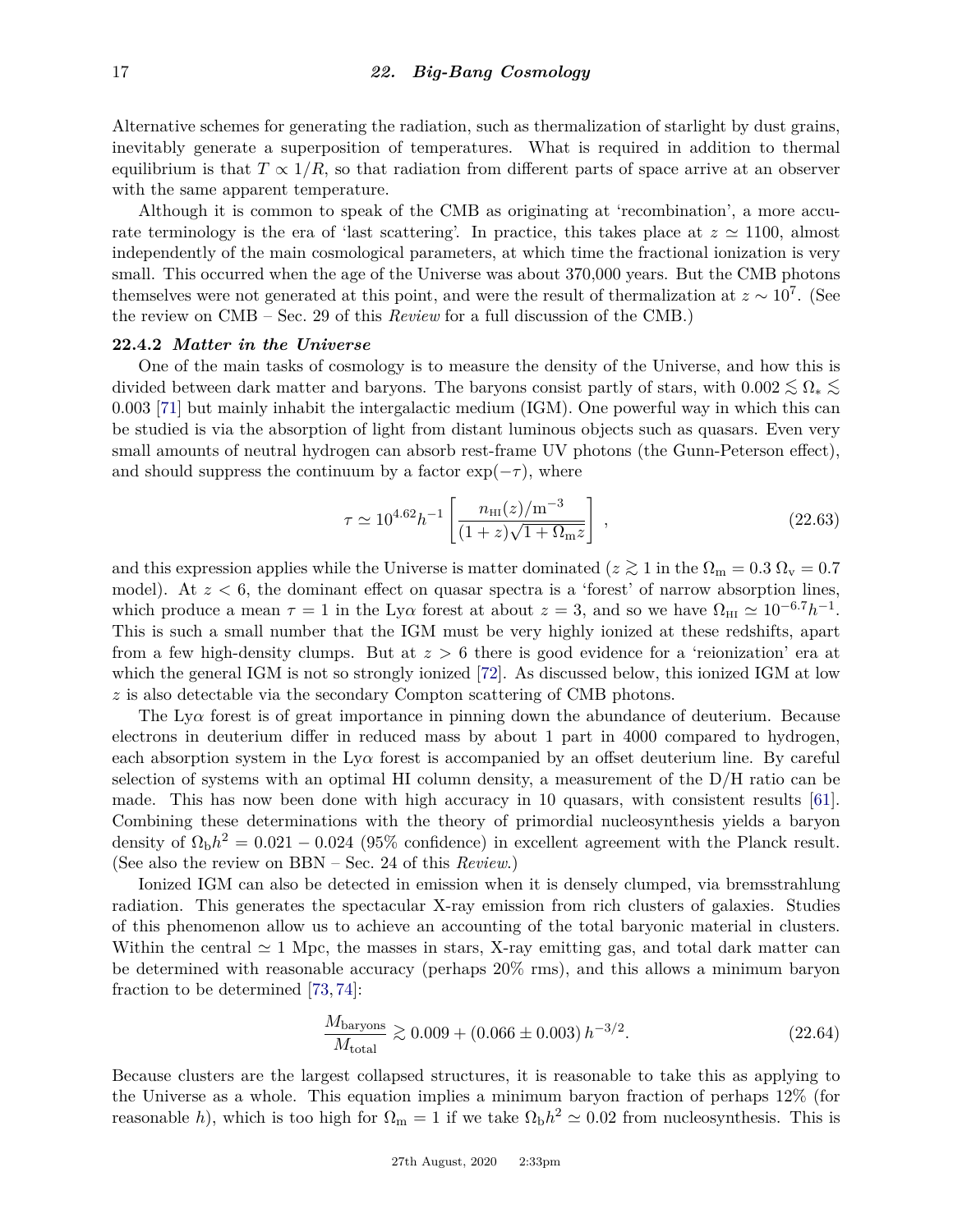therefore one of the more robust arguments in favor of  $\Omega_{\rm m} \simeq 0.3$ . (See the review on Cosmological Parameters – Sec. 25.1 of this *Review*.) This argument is also consistent with the inference on  $\Omega_{\rm m}$ that can be made from Fig. [22.2.](#page-7-0)

This method is much more robust than the older classical technique for weighing the Universe:  $'L \times M/L$ . The overall light density of the Universe is reasonably well determined from redshift surveys of galaxies, so that a good determination of mass *M* and luminosity *L* for a single object suffices to determine  $\Omega_{\rm m}$  – but only *if* the mass-to-light ratio were universal.

### **22.4.3** *Gravitational lensing*

A robust method for determining masses in cosmology is to use gravitational light deflection. Most systems can be treated as a geometrically thin gravitational lens, where the light bending is assumed to take place only at a single distance. Simple geometry then determines a mapping between the coordinates in the intrinsic source plane (S) and the observed image plane (I):

$$
\alpha(D_{\rm L}\theta_{\rm I}) = \frac{D_{\rm s}}{D_{\rm LS}}(\theta_{\rm I} - \theta_{\rm s}),\tag{22.65}
$$

where the angles  $\theta_{\rm I}, \theta_{\rm S}$ , and  $\alpha$  are in general two-dimensional vectors on the sky. The distances  $D_{\rm LS}$ etc. are given by an extension of the usual distance-redshift formula:

$$
D_{LS} = \frac{R_0 S_k (\chi_{\rm S} - \chi_{\rm L})}{1 + z_{\rm S}}.
$$
\n(22.66)

This is the angular-diameter distance for objects on the source plane as perceived by an observer on the lens.

Solutions of this equation divide into weak lensing, where the mapping between source plane and image plane is one-to-one, and strong lensing, in which multiple imaging is possible. For circularly-symmetric lenses, an on-axis source is multiply imaged into a 'caustic' ring, whose radius is the Einstein radius:

$$
\theta_{\rm E} = \left(4GM \frac{D_{\rm LS}}{D_{\rm L}D_{\rm S}}\right)^{1/2} \n= \left(\frac{M}{10^{11.09}M_{\odot}}\right)^{1/2} \left(\frac{D_{\rm L}D_{\rm S}/D_{\rm LS}}{\rm Gpc}\right)^{-1/2} \quad \text{arcsec}.
$$
\n(22.67)

The observation of 'arcs' (segments of near-perfect Einstein rings) in rich clusters of galaxies has thus given very accurate masses for the central parts of clusters – generally in good agreement with other indicators, such as analysis of X-ray emission from the cluster IGM [\[75,](#page-27-17) [76\]](#page-27-18).

Gravitational lensing has also developed into a particularly promising probe of cosmological structure on 10-Mpc to 100-Mpc scales. Weak image distortions manifest themselves as an additional ellipticity of galaxy images ('shear'), which can be observed by averaging many images together (the corresponding flux amplification is less readily detected). The result is a 'cosmic shear' field of order 1% ellipticity, coherent over scales of around 30 arcmin, which is directly related to the cosmic mass field. For this reason, weak lensing is seen as potentially the cleanest probe of matter fluctuations, next to the CMB. Already, impressive results have been obtained in measuring cosmological parameters, based on survey data from only  $\sim 10^3 \text{ deg}^2$  [\[77,](#page-27-19) [78\]](#page-27-20). A particular strength of lensing is its ability to measure the amplitude of mass fluctuations; this can be deduced from the amplitude of CMB fluctuations, but only with low precision on account of the poorly-known optical depth due to Compton scattering after reionization. However, the effect of weak lensing on the CMB map itself can be detected via the induced non-Gaussian signal, and this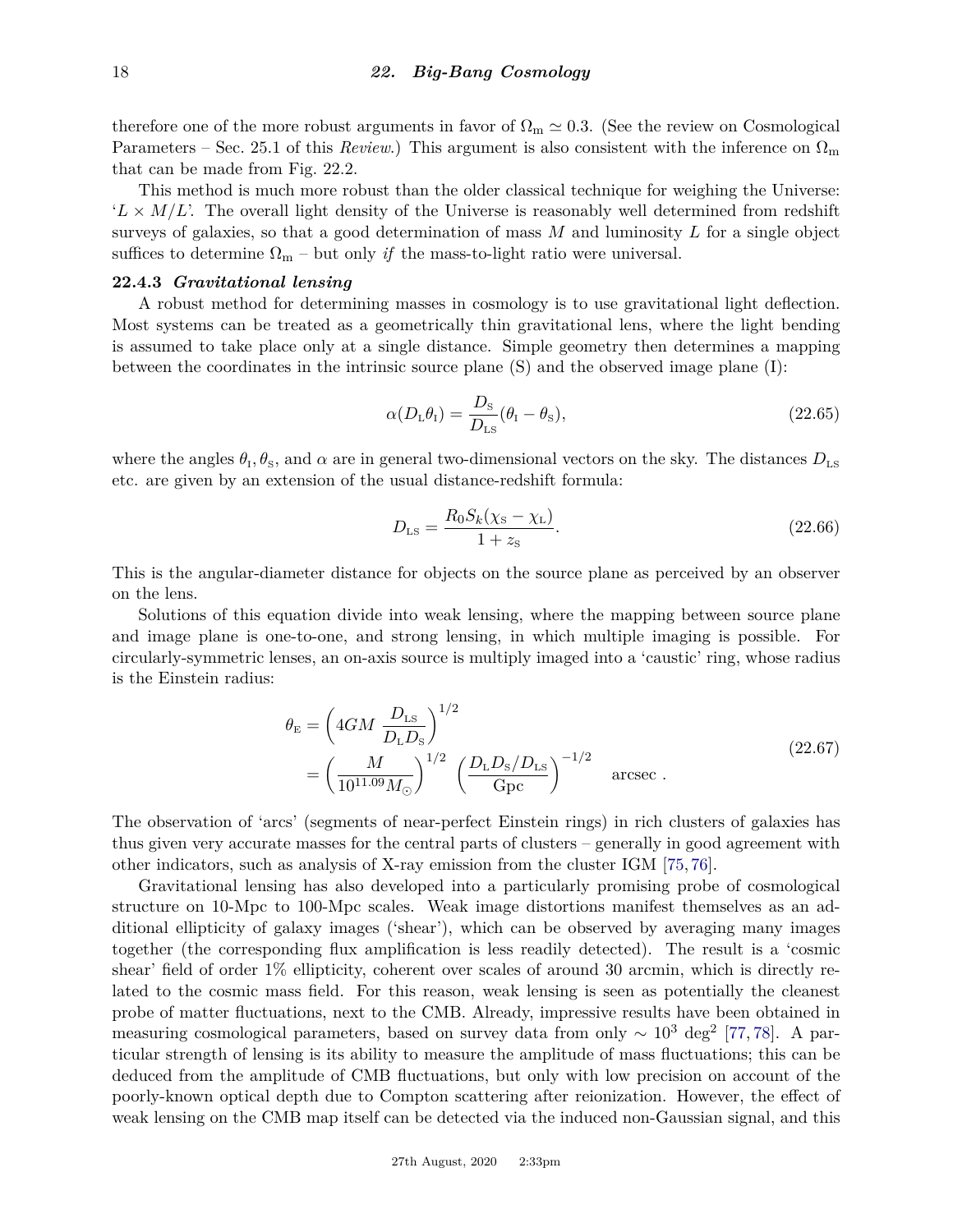gives the CMB greater internal power [\[79\]](#page-27-21). The main difficulty of principle with lensing is that part of the signal is generated by small-scale density fluctuations; thus a model is required for nonlinear evolution, including astrophysical effects that separate baryons and dark matter. In this respect, the CMB is a cleaner probe of the primordial fluctuations.

#### **22.4.4** *Density Fluctuations*

The overall properties of the Universe are very close to being homogeneous; and yet telescopes reveal a wealth of detail on scales varying from single galaxies to large-scale structures of size exceeding 100 Mpc. The existence of these structures must be telling us something important about the initial conditions of the Big Bang, and about the physical processes that have operated subsequently. This motivates the study of the density perturbation field, defined as

$$
\delta(\mathbf{x}) \equiv \frac{\rho(\mathbf{x}) - \langle \rho \rangle}{\langle \rho \rangle}.
$$
\n(22.68)

A critical feature of the  $\delta$  field is that it inhabits a Universe that is isotropic and homogeneous in its large-scale properties. This suggests that the statistical properties of  $\delta$  should also be statistically homogeneous  $-$  *i.e.*, it is a stationary random process.

It is often convenient to describe  $\delta$  as a Fourier superposition:

$$
\delta(\mathbf{x}) = \sum \delta_{\mathbf{k}} e^{-i\mathbf{k}\cdot\mathbf{x}}.\tag{22.69}
$$

We avoid difficulties with an infinite Universe by applying periodic boundary conditions in a cube of some large volume *V*. The cross-terms vanish when we compute the variance in the field, which is just a sum over modes of the power spectrum:

$$
\langle \delta^2 \rangle = \sum |\delta_{\mathbf{k}}|^2 \equiv \sum P(k). \tag{22.70}
$$

Note that the statistical nature of the fluctuations must be isotropic, so we write  $P(k)$  rather than  $P(\mathbf{k})$ . The  $\langle \ldots \rangle$  average here is a volume average. Cosmological density fields are an example of an ergodic process, in which the average over a large volume tends to the same answer as the average over a statistical ensemble.

The statistical properties of discrete objects sampled from the density field are often described in terms of *N*-point correlation functions, which represent the excess probability over random for finding one particle in each of *N* boxes in a given configuration. For the 2-point case, the correlation function is readily shown to be identical to the autocorrelation function of the  $\delta$  field:  $\xi(r) = \langle \delta(x) \delta(x+r) \rangle$ .

The power spectrum and correlation function are Fourier conjugates, and thus are equivalent descriptions of the density field (similarly, *k*-space equivalents exist for the higher-order correlations). It is convenient to take the limit  $V \to \infty$  and use *k*-space integrals, defining a dimensionless power spectrum, which measures the contribution to the fractional variance in density per unit logarithmic range of scale, as  $\Delta^2(k) = d\langle \delta^2 \rangle / d \ln k = V k^3 P(k) / 2\pi^2$ :

$$
\xi(r) = \int \Delta^2(k) \frac{\sin kr}{kr} \, d\ln k; \quad \Delta^2(k) = \frac{2}{\pi} k^3 \int_0^\infty \xi(r) \, \frac{\sin kr}{kr} \, r^2 \, dr. \tag{22.71}
$$

For many years, an adequate approximation to observational data on galaxies was  $\xi = (r/r_0)^{-\gamma}$ , with  $\gamma \simeq 1.8$  and  $r_0 \simeq 5 h^{-1}$  Mpc. Modern surveys are now able to probe into the large-scale linear regime where unaltered traces of the curved post-recombination spectrum can be detected [\[80–](#page-27-22)[82\]](#page-27-23).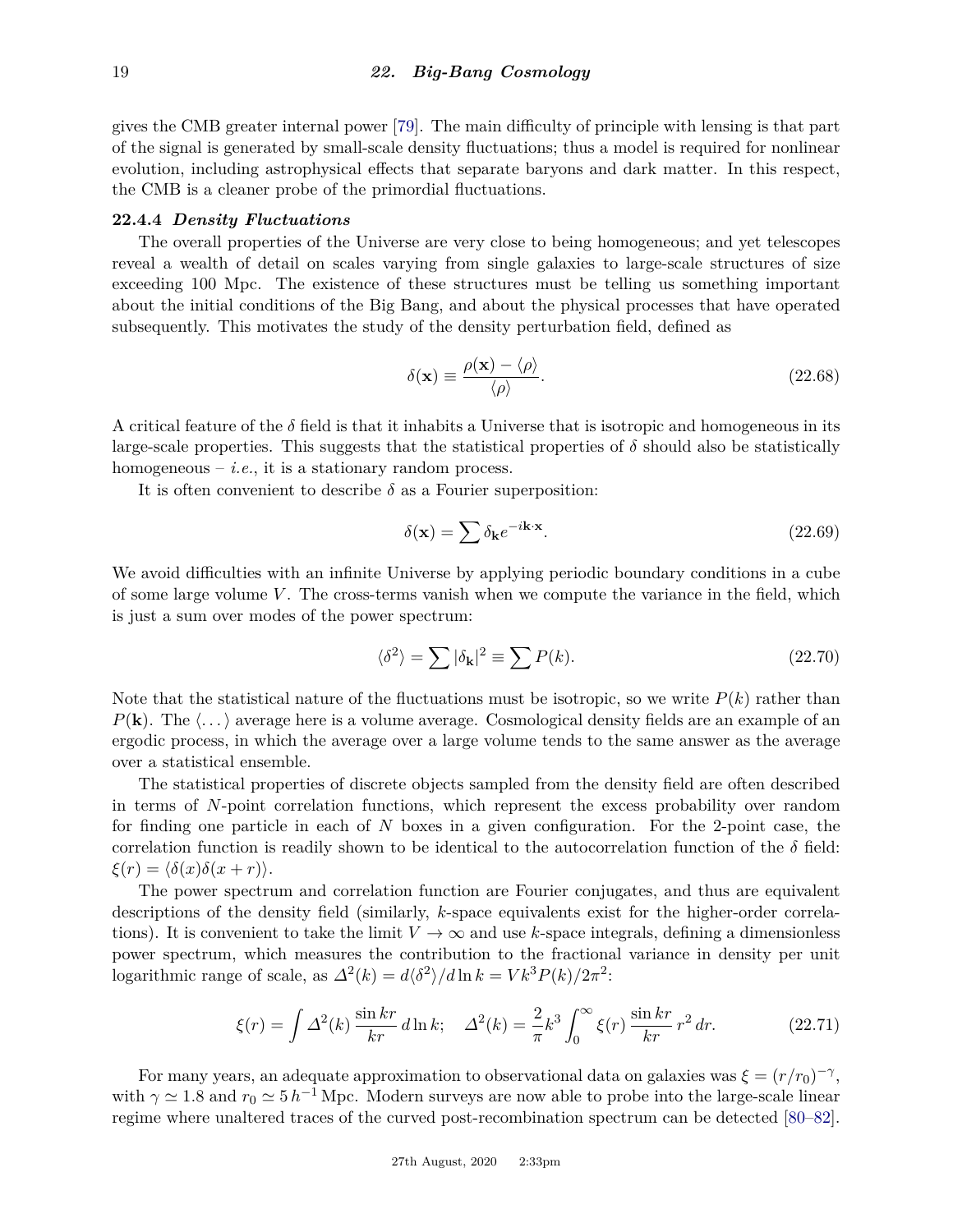#### <span id="page-19-0"></span>**22.4.5** *Formation of cosmological structure*

The simplest model for the generation of cosmological structure is gravitational instability acting on some small initial fluctuations (for the origin of which a theory such as inflation is required). If the perturbations are adiabatic (*i.e.*, fractionally perturb number densities of photons and matter equally), the linear growth law for matter perturbations is simple:

$$
\delta \propto \begin{cases}\na^2(t) & \text{(radiation domination; }\Omega_{\rm r}=1); \\
a(t) & \text{(matter domination; }\Omega_{\rm m}=1).\n\end{cases}
$$
\n(22.72)

For low-density Universes, the growth is slower:

$$
d\ln \delta/d\ln a \simeq \Omega_{\rm m}^{\gamma}(a),\tag{22.73}
$$

where the parameter  $\gamma$  is close to 0.55 independent of the vacuum density [\[83,](#page-27-24)[84\]](#page-27-25).

The alternative perturbation mode is isocurvature: only the equation of state changes, and the total density is initially unperturbed. These modes perturb the total entropy density, and thus induce additional large-scale CMB anisotropies [\[85\]](#page-27-26). Although the character of perturbations in the simplest inflationary theories are purely adiabatic, correlated adiabatic and isocurvature modes are predicted in many models; the simplest example is the curvaton, which is a scalar field that decays to yield a perturbed radiation density. If the matter content already exists at this time, the overall perturbation field will have a significant isocurvature component. Such a prediction is inconsistent with current CMB data [\[86\]](#page-27-27), and most analyses of CMB and large-scale structure (LSS) data assume the adiabatic case to hold exactly.

Linear evolution preserves the shape of the power spectrum. However, a variety of processes mean that growth actually depends on the matter content.

1. Pressure opposes gravity effectively for wavelengths below the horizon length while the Universe is radiation dominated. The *comoving* horizon size at *z*eq is therefore an important scale:

$$
D_{\rm H}(z_{\rm eq}) = \frac{2(\sqrt{2}-1)}{(\Omega_{\rm m} z_{\rm eq})^{1/2} H_0} = \frac{16.0}{\Omega_{\rm m} h^2} \,\text{Mpc} \,.
$$
 (22.74)

- 2. At early times, dark matter particles will undergo free streaming at the speed of light, and so erase all scales up to the horizon – a process that only ceases when the particles go nonrelativistic. For light massive neutrinos, this happens at *z*eq; all structure up to the horizon-scale power-spectrum break is in fact erased. Hot(cold) dark matter models are thus sometimes dubbed large(small)-scale damping models.
- 3. A further important scale arises where photon diffusion can erase perturbations in the matter – radiation fluid; this process is named Silk damping.

The overall effect is encapsulated in the transfer function, which gives the ratio of the late-time amplitude of a mode to its initial value (see Fig. [22.4\)](#page-20-0). The overall power spectrum is thus the primordial scalar-mode power law, times the square of the transfer function:

$$
P(k) \propto k^{n_s} T_k^2. \tag{22.75}
$$

The most generic power-law index is  $n_s = 1$ : the 'Zeldovich' or 'scale-invariant' spectrum. Inflationary models tend to predict a small 'tilt:'  $|n_{s} - 1| \lesssim 0.05$  [\[12,](#page-25-12) [13\]](#page-25-13). On the assumption that the dark matter is cold, the power spectrum then depends on 5 parameters:  $n_s$ ,  $h$ ,  $\Omega_b$ ,  $\Omega_c$  ( $\equiv \Omega_m - \Omega_b$ ), and an overall amplitude. The latter is often specified as  $\sigma_8$ , the linear-theory fractional rms in density when a spherical filter of radius  $8 h^{-1}$  Mpc is applied in linear theory. This scale can be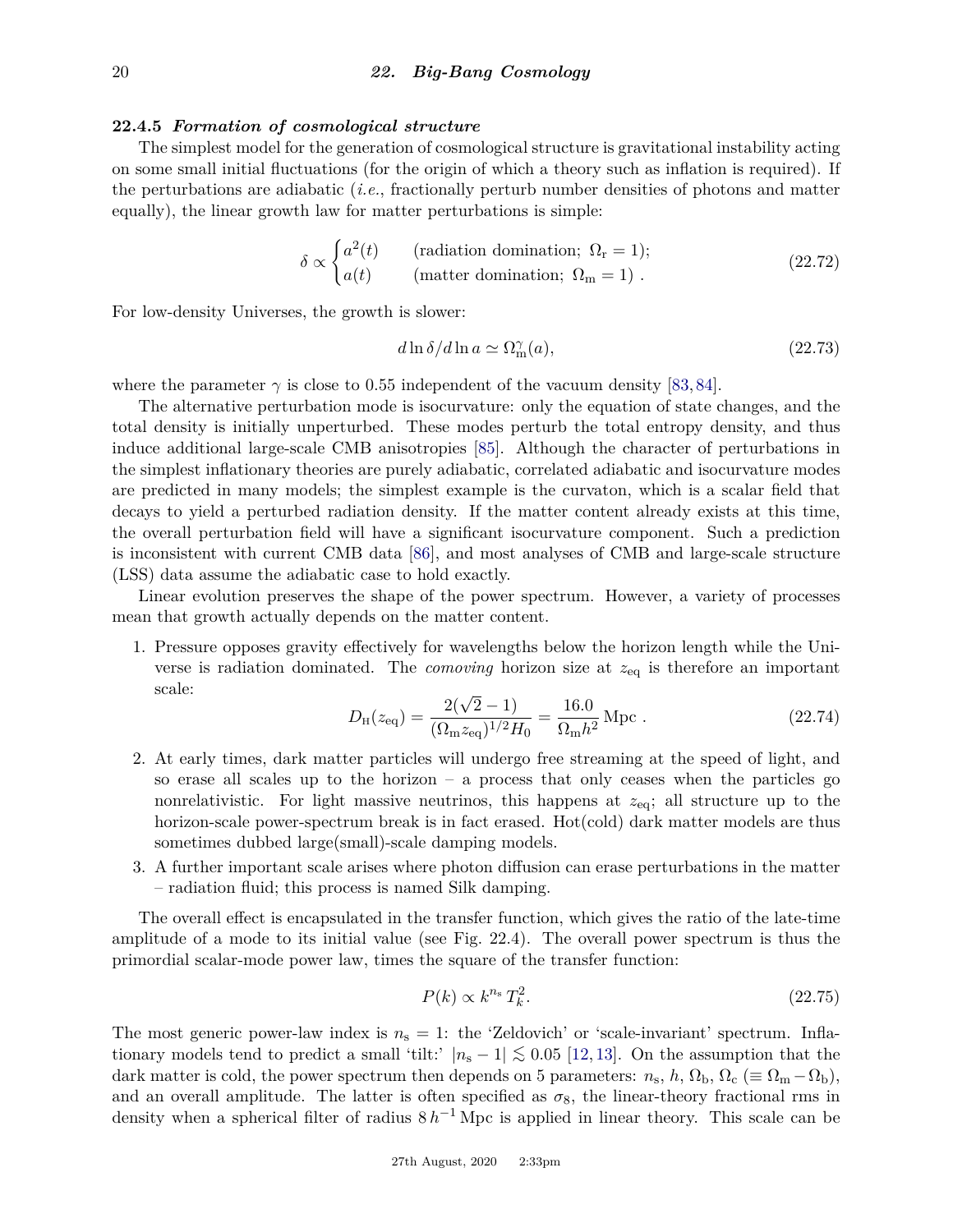<span id="page-20-0"></span>

Figure 22.4: A plot of transfer functions for various models. For adiabatic models,  $T_k \to 1$  at small *k*, whereas the opposite is true for isocurvature models. For dark-matter models, the characteristic wavenumber scales proportional to  $\Omega_{\rm m}h^2$ . The scaling for baryonic models does not obey this exactly; the plotted cases correspond to  $\Omega_{\rm m} = 1, h = 0.5$ .

probed directly via weak gravitational lensing, and also via its effect on the abundance of rich galaxy clusters. The favored value from the latter is approximately [\[87\]](#page-27-28)

$$
\sigma_8 \simeq [0.746 \pm 0.012 \text{ (stat.)} \pm 0.022 \text{ (sys.)}] (\Omega_m / 0.3)^{-0.47}, \tag{22.76}
$$

which is rather similar to the normalization inferred from weak lensing:  $\sigma_8 \simeq [0.745 \pm 0.039](\Omega_{\rm m}/0.3)^{-0.5}$ [\[77\]](#page-27-19); or  $[0.782 \pm 0.027](\Omega_{\rm m}/0.3)^{-0.5}$  [\[78\]](#page-27-20). These figures are in  $> 2\sigma$  tension with the *Planck* values of  $(\sigma_8, \Omega_m) = (0.811 \pm 0.006, 0.315 \pm 0.007)$ . If real, such a discrepancy could indicate interesting new physics; but the current evidence is not strong enough to make such a claim.

A direct measure of mass inhomogeneity is valuable, since the galaxies inevitably are biased with respect to the mass. This means that the fractional fluctuations in galaxy number,  $\delta n/n$ , may differ from the mass fluctuations,  $\delta \rho / \rho$ . It is commonly assumed that the two fields obey some proportionality on large scales where the fluctuations are small,  $\delta n/n = b\delta\rho/\rho$ , but even this is not guaranteed [\[88\]](#page-27-29).

The main shape of the transfer function is a break around the horizon scale at *z*eq, which depends just on Ωm*h* when wavenumbers are measured in observable units (*h* Mpc−<sup>1</sup> ). For reasonable baryon content, weak oscillations in the transfer function are also expected, and these BAOs (Baryon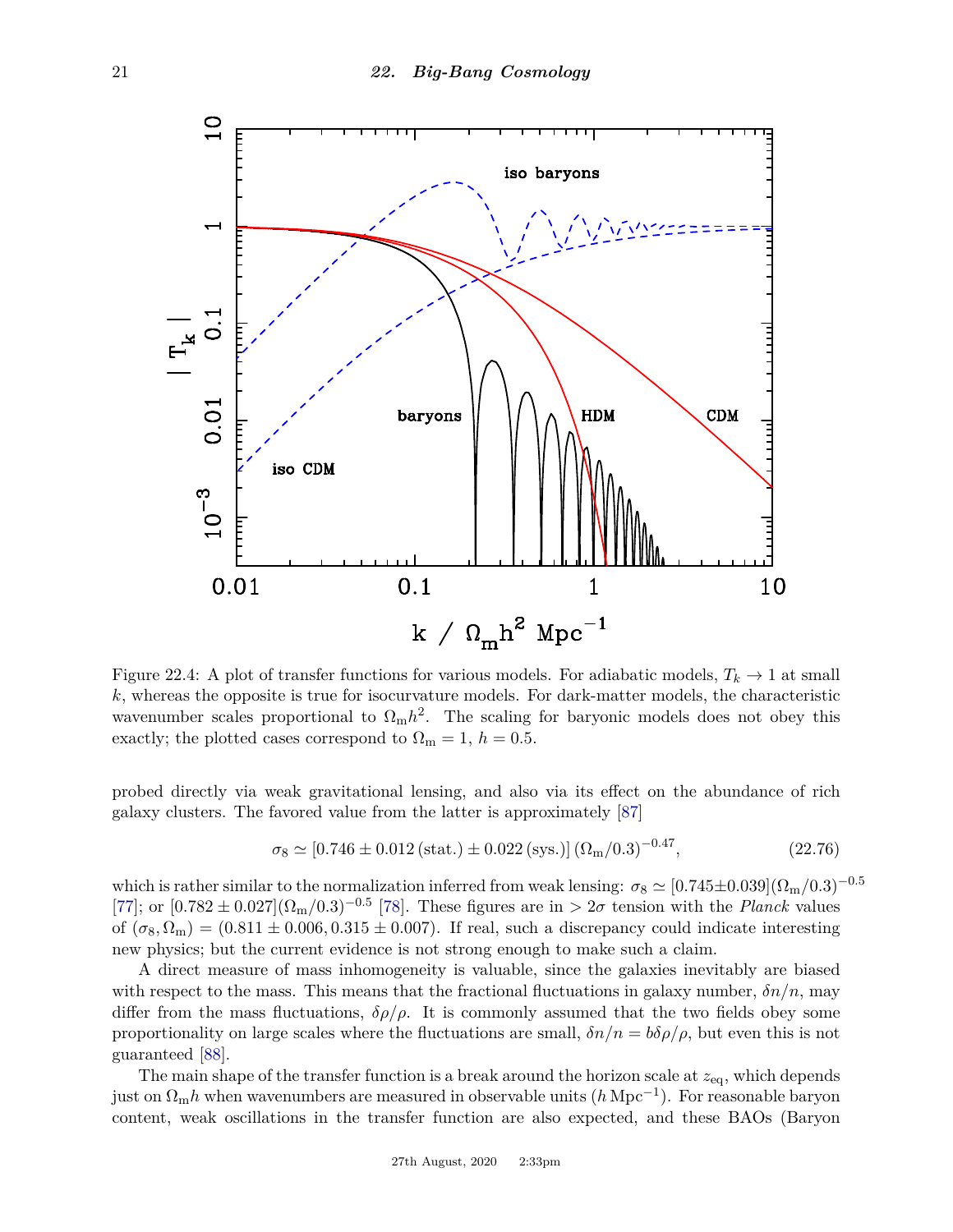Acoustic Oscillations) have been clearly detected [\[89,](#page-27-30)[90\]](#page-28-0). As well as directly measuring the baryon fraction, the scale of the oscillations directly measures the acoustic horizon at decoupling; this can be used as an additional standard ruler for cosmological tests, and the BAO signature has become one of the most important applications of large galaxy surveys. Overall, current power-spectrum data [\[80–](#page-27-22)[82\]](#page-27-23) favor  $\Omega_{\rm m}h \simeq 0.20$  and a baryon fraction of about 0.15 for  $n_s \simeq 1$  (see Fig. [22.5\)](#page-21-0).

In principle, accurate data over a wide range of k could determine both  $\Omega_{\rm m}h$  and n, but in practice there is a strong degeneracy between these. In order to constrain *n*<sup>s</sup> itself, it is necessary to examine data on anisotropies in the CMB.

<span id="page-21-0"></span>

Figure 22.5: The galaxy power spectrum from the SDSS BOSS survey [\[82\]](#page-27-23). The solid points with error bars show the power estimate. The solid line shows a standard  $\Lambda$ CDM model with  $\Omega_{\rm{b}}h^2 \simeq 0.02$ and  $\Omega_{\rm m}h \simeq 0.2$ . The inset amplifies the region where BAO features are visible. The fact that these perturb the power by ∼ 20% rather than order unity is direct evidence that the matter content of the Universe is dominated by collisionless dark matter.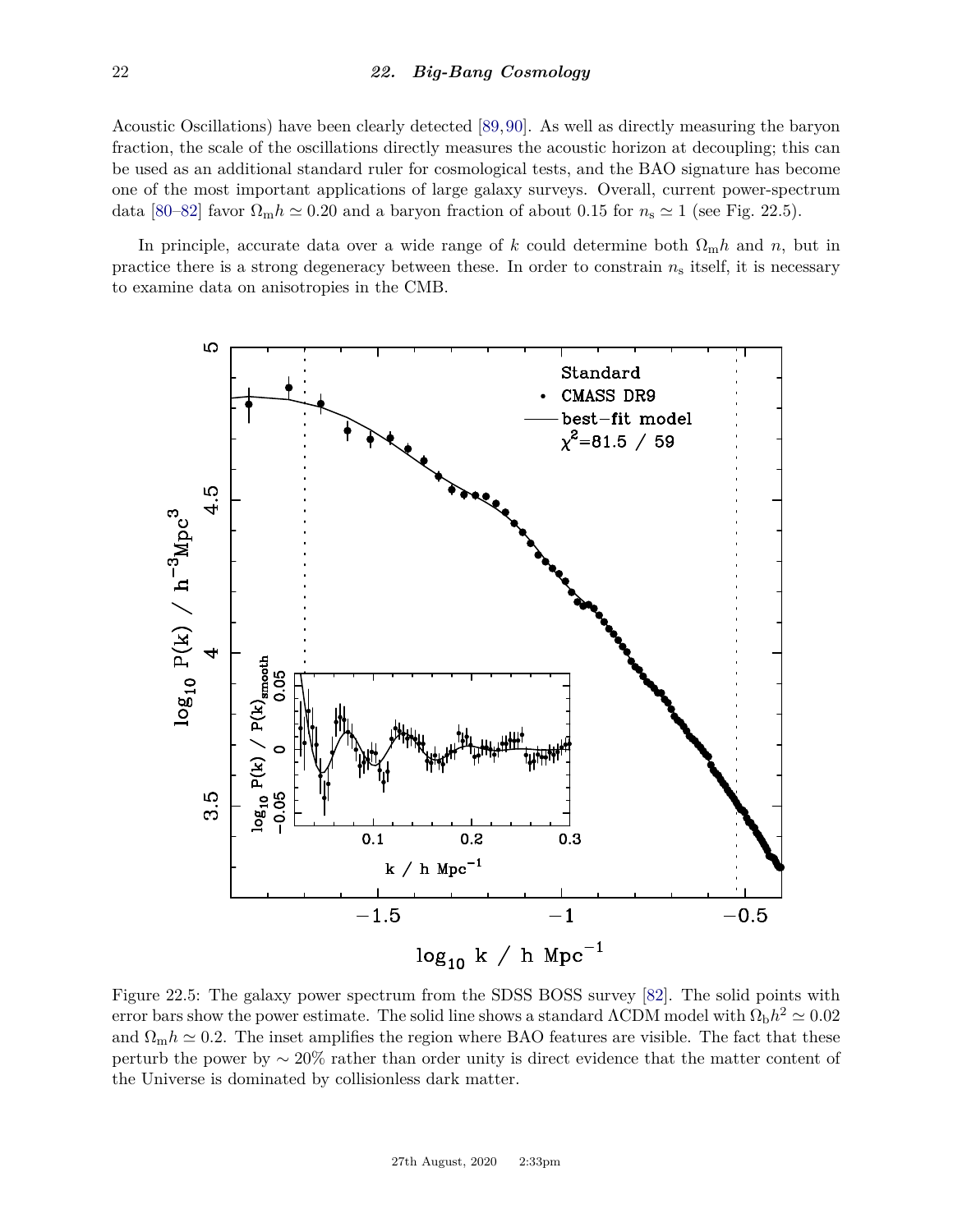# **22.4.6** *CMB anisotropies*

The CMB has a clear dipole anisotropy, of magnitude  $1.23 \times 10^{-3}$ . This is interpreted as being due to the Earth's motion, which is equivalent to a peculiar velocity for the Milky Way of

$$
v_{\rm MW} \simeq 600 \,\rm km\,s^{-1} \quad towards \quad (\ell, b) \simeq (270^{\circ}, 30^{\circ}). \tag{22.77}
$$

All higher-order multipole moments of the CMB are however much smaller (of order  $10^{-5}$ ), and interpreted as signatures of density fluctuations at last scattering ( $\simeq$  1100). To analyze these, the sky is expanded in spherical harmonics as explained in the review on the CMB – Sec. 29 of this *Review*. The dimensionless power per ln *k* or 'bandpower' for the CMB is defined as

$$
\mathcal{T}^2(\ell) = \frac{\ell(\ell+1)}{2\pi} C_{\ell}.\tag{22.78}
$$

This function encodes information from the three distinct mechanisms that cause CMB anisotropies:

- (1) Gravitational (Sachs Wolfe) perturbations. Photons from high-density regions at last scattering have to climb out of potential wells, and are thus redshifted.
- (2) Intrinsic (adiabatic) perturbations. In high-density regions, the coupling of matter and radiation can compress the radiation also, giving a higher temperature.
- (3) Velocity (Doppler) perturbations. The plasma has a non-zero velocity at recombination, which leads to Doppler shifts in frequency and hence shifts in brightness temperature.

Because the potential fluctuations obey Poisson's equation,  $\nabla^2 \Phi = 4\pi G \rho \delta$ , and the velocity field satisfies the continuity equation  $\nabla \cdot \mathbf{u} = -\delta$ , the resulting different powers of k ensure that the Sachs-Wolfe effect dominates on large scales and adiabatic effects on small scales.

The relation between angle and comoving distance on the last-scattering sphere requires the comoving angular-diameter distance to the last-scattering sphere; because of its high redshift, this is effectively identical to the horizon size at the present epoch,  $D_{\rm H}$ :

$$
D_{\rm H} = \frac{2}{\Omega_{\rm m} H_0} \quad (\Omega_{\rm v} = 0)
$$
  
\n
$$
D_{\rm H} \simeq \frac{2}{\Omega_{\rm m}^{0.4} H_0} \quad (\text{flat}: \Omega_{\rm m} + \Omega_{\rm v} = 1) \ .
$$
\n(22.79)

These relations show how the CMB is strongly sensitive to curvature: the horizon length at last scattering is  $\propto 1/\sqrt{\Omega_{\rm m}}$ , so that this subtends an angle that is virtually independent of  $\Omega_{\rm m}$  for a flat model. Observations of a peak in the CMB power spectrum at relatively large scales ( $\ell \approx 221$ ) are thus strongly inconsistent with zero- $\Lambda$  models with low density: current CMB + BAO + lensing data require  $\Omega_{\rm m} + \Omega_{\rm v} = 0.999 \pm 0.004$  (95%) [\[24\]](#page-26-3). (See *e.g.*, Fig. [22.2\)](#page-7-0).

In addition to curvature, the CMB encodes information about several other key cosmological parameters. Within the compass of simple adiabatic CDM models, there are 9 of these:

$$
\omega_{\rm c}, \omega_{\rm b}, \Omega_{\rm tot}, \ h, \ \tau, \ n_{\rm s}, \ n_{\rm t}, \ r, \ Q. \tag{22.80}
$$

The symbol  $\omega$  denotes the physical density,  $\Omega h^2$ : the transfer function depends only on the densities of CDM  $(\omega_c)$  and baryons  $(\omega_b)$ . Transcribing the power spectrum at last scattering into an angular power spectrum brings in the total density parameter  $(\Omega_{\text{tot}} \equiv \Omega_{\text{m}} + \Omega_{\text{v}} = \Omega_{\text{c}} + \Omega_{\text{b}} + \Omega_{\text{v}})$  and *h*: there is a near-exact geometrical degeneracy [\[91\]](#page-28-1) between these that keeps the angular-diameter distance to last scattering invariant, so that models with substantial spatial curvature and large vacuum energy cannot be ruled out without prior knowledge of the Hubble parameter. Alternatively, the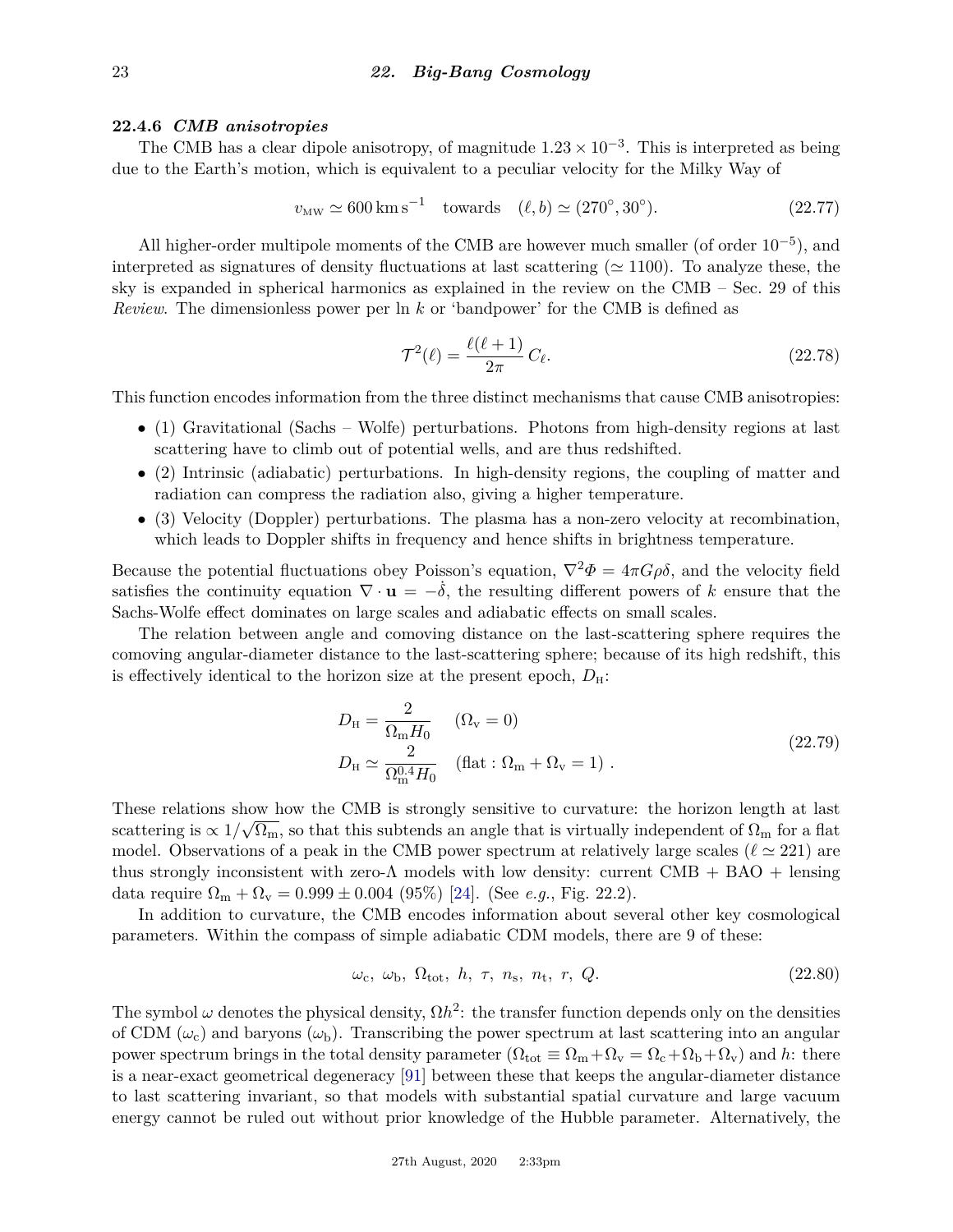CMB alone cannot measure the Hubble parameter without taking into account the line-of-sight information from CMB lensing.

A further possible degeneracy involves the tensor contribution to the CMB anisotropies. These are important at large scales (up to the horizon scales); for smaller scales, only scalar fluctuations (density perturbations) are important. Each of these components is characterized by a spectral index, *n*, and a ratio between the power spectra of tensors and scalars (*r*). See the review on Cosmological Parameters – Sec. 25.1 of this *Review* for a technical definition of the *r* parameter. Finally, the overall amplitude of the spectrum must be specified (*Q*), together with the optical depth to Compton scattering owing to recent reionization  $(\tau)$ . Adding a large tensor contribution reduces the contrast between low  $\ell$  and the peak at  $\ell \simeq 221$  (because the tensor spectrum has no acoustic component). The previous relative height of the peak can be recovered by increasing  $n_s$ to increase the small-scale power in the scalar component; this in turn over-predicts the power at  $\ell \sim 1000$ , but this effect can be counteracted by raising the baryon density [\[92\]](#page-28-2). This approximate 3-way degeneracy is broken as we increase the range of multipoles sampled.

The reason the tensor component is introduced, and why it is so important, is that it is the only non-generic prediction of inflation. Slow-roll models of inflation involve two dimensionless parameters:

$$
\epsilon \equiv \frac{M_{\rm P}^2}{16\pi} \left(\frac{V'}{V}\right)^2, \qquad \eta \equiv \frac{M_{\rm P}^2}{8\pi} \left(\frac{V''}{V}\right), \tag{22.81}
$$

where *V* is the inflaton potential, and dashes denote derivatives with respect to the inflation field. In terms of these, the tensor-to-scalar ratio is  $r \approx 16\epsilon$ , and the spectral indices are  $n_s = 1 - 6\epsilon + 2\eta$ and  $n_t = -2\epsilon$ . The natural expectation of inflation is that the quasi-exponential phase ends once the magnitudes of the slow-roll parameters become of order unity, so that both  $n_s \neq 1$  and a significant tensor component are expected. These predictions can be avoided in some models, but it is undeniable that observation of such features would be a great triumph for inflation. Cosmology therefore stands at a fascinating point given that the most recent CMB data reject the zero-tensor  $n_s = 1$  model at more than  $8\sigma$ :  $n_s = 0.965 \pm 0.004$  [\[24\]](#page-26-3). This rejection is strong enough that it is also able to break the tensor degeneracy, so that no model with  $n<sub>s</sub> = 1$  is acceptable, whatever the value of *r*.

The current limit on  $r$  is  $\lt 0.06$  at 95% confidence [\[93\]](#page-28-3). In conjunction with the measured value of  $n_s$ , this upper limit sits close to the prediction of a linear potential (i.e.  $|\eta| \ll |\epsilon|$ ). Any further reduction in the limit on *r* will force  $\eta$  to be negative – i.e. a convex potential at the point where LSS scales were generated (sometimes called a 'hilltop'), in contrast to simple early models such as  $V(\phi) = m^2 \phi^2$  or  $\lambda \phi^4$ , which are now excluded. Examples of models that are currently in excellent agreement with the Planck results are the Starobinsky model of  $\mathcal{R} + \mathcal{R}^2$  gravity [\[94\]](#page-28-4), or the Higgs-inflation model where the Higgs field is non-minimally coupled [\[95\]](#page-28-5). Assuming 55 efoldings of inflation, these models predict  $n_s = 0.965$  and  $r = 0.0035$ . Assuming that no systematic error in the CMB data can be identified, cosmology has thus passed a critical hurdle in rejecting scale-invariant fluctuations. The years ahead will be devoted to the task of searching for the tensor fluctuations – for which the main tool will be the polarization of the CMB  $[14]$ .

# 22.4.6.1 *CMB foregrounds*

As the quality of CMB data improves, there is a growing interest in effects that arise along the line of sight. The CMB temperature is perturbed by dark-matter structures and by Compton scattering from ionized gas. In the former case, we have the integrated Sachs-Wolfe effect, which is sensitive to the time derivative of the gravitational potential. In the linear regime, this is damped when the Universe becomes Λ-dominated, and this is an independent way of detecting  $\Lambda$  [\[96\]](#page-28-6). The potential also causes gravitational lensing of the CMB: structures at  $z \approx 1 - 2$  displace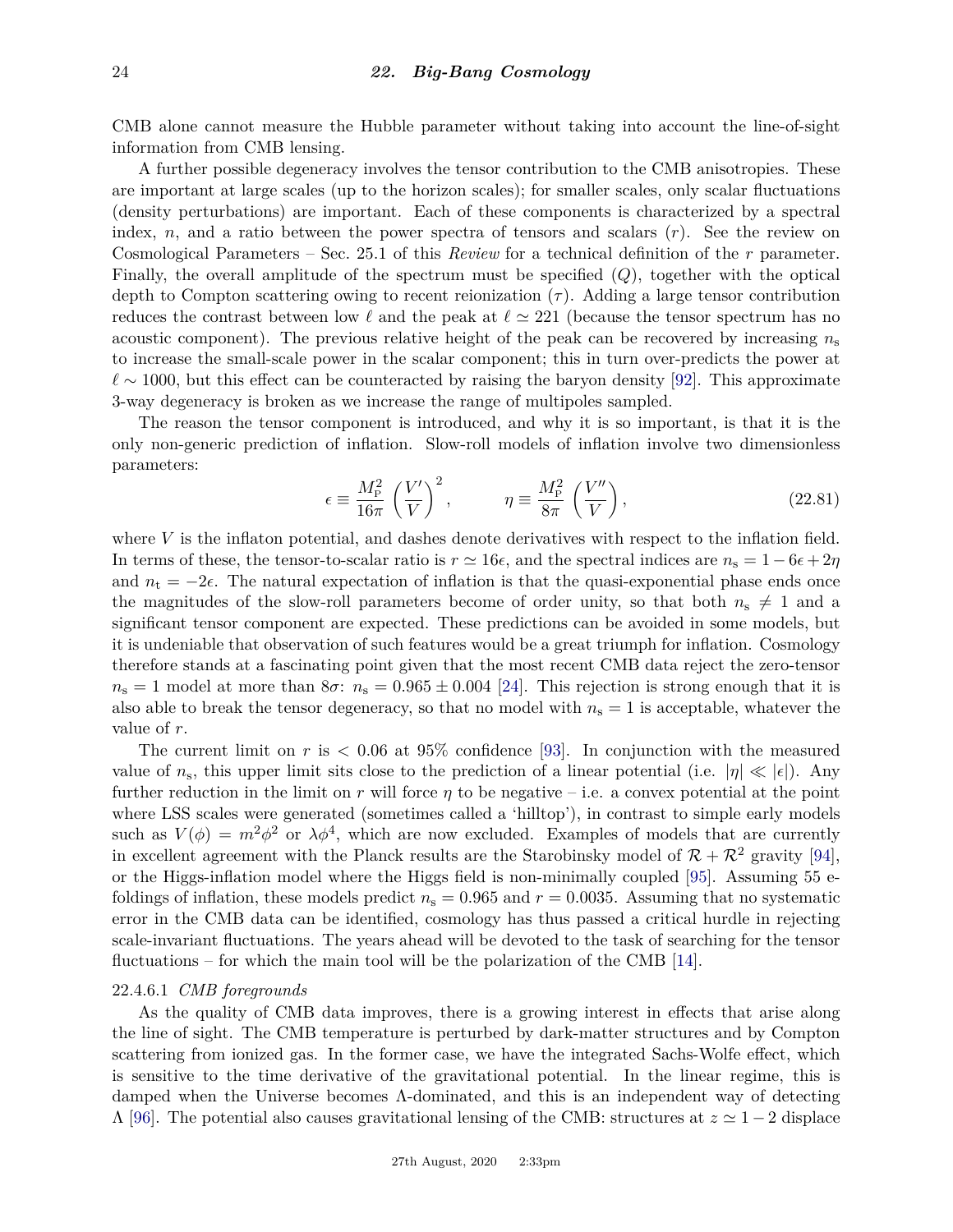features on the CMB sky by about 2 arcmin over coherent degree-scale patches. Detection of these distortions allows a map to be made of overdensity projected from  $z = 0$  to 1100 [\[79\]](#page-27-21). This is a very powerful calibration for direct studies of gravitational lensing using galaxies. Finally, Comptonization affects the CMB in two ways: the thermal Sunyaev-Zeldovich effect measures the blurring of photon energies by hot gas, and the kinetic Sunyaev-Zeldovich effect is sensitive to the bulk velocity of the gas. Both these effects start to dominate over the intrinsic CMB fluctuations at multipoles  $\ell \gtrsim 2000$  [\[97\]](#page-28-7).

# **22.4.7** *Probing dark energy and the nature of gravity*

The most radical element of our current cosmological model is the dark energy that accelerates the expansion. The energy density of this component is approximately  $(2.2 \text{ meV})^4$  (for  $w = -1$ ,  $\Omega_v = 0.68, h = 0.67$ , or roughly  $10^{-123} M_{\rm Pl}^4$ , and such an unnaturally small number is hard to understand. Various quantum effects (most simply, zero-point energy) should make contributions to the vacuum energy density. These may be truncated by new physics at high energy, but this presumably occurs at *>* 1 TeV scales, not meV; thus the apparent energy scale of the vacuum is at least  $10^{15}$  times smaller than its natural value. A classic review of this situation is given by Weinberg [\[52\]](#page-26-25), which lists extreme escape routes – especially the multiverse viewpoint, according to which low values of  $\Lambda$  are rare, but high values suppress the formation of structure and observers. It is certainly impressive that Weinberg used such reasoning to predict the value of  $\Lambda$  before any data strongly indicated a non-zero value.

But it may be that the phenomenon of dark energy is entirely illusory. The necessity for this constituent arises from using the Friedmann equation to describe the evolution of the cosmic expansion; if this equation is incorrect, it would require the replacement of Einstein's relativistic theory of gravity with some new alternative. A frontier of current cosmological research is to distinguish these possibilities [\[98,](#page-28-8) [99\]](#page-28-9). We also note that it has been suggested that dark energy might be an illusion even within general relativity, owing to an incorrect treatment of averaging in an inhomogeneous Universe [\[100,](#page-28-10) [101\]](#page-28-11). Most would argue that a standard Newtonian treatment of such issues should be adequate inside the cosmological horizon, but debate on this issue continues.

Dark Energy can differ from a classical cosmological constant in being a dynamical phenomenon [\[102,](#page-28-12) [103\]](#page-28-13), *e.g.*, a rolling scalar field (sometimes dubbed 'quintessence'). Empirically, this means that it is endowed with two thermodynamic properties that astronomers can try to measure: the bulk equation of state, and the sound speed. If the sound speed is close to the speed of light, the effect of this property is confined to very large scales, and mainly manifests itself in the large-angle multipoles of the CMB anisotropies [\[104\]](#page-28-14). The equation of state parameter governs the rate of change of the vacuum density:  $d \ln \rho_v / d \ln a = -3(1+w)$ , so it can be accessed via the evolving expansion rate,  $H(a)$ . This can be measured most cleanly by using the inbuilt natural ruler of large-scale structure: the BAO horizon scale [\[105\]](#page-28-15):

$$
D_{\rm BAO} \simeq 147 \left(\Omega_{\rm m} h^2 / 0.13\right)^{-0.25} \left(\Omega_{\rm b} h^2 / 0.023\right)^{-0.08} \,\mathrm{Mpc}.\tag{22.82}
$$

 $H(a)$  is measured by radial clustering, since  $dr/dz = c/H$ ; clustering in the plane of the sky measures the integral of this. The expansion rate is also measured by the growth of density fluctuations, where the pressure-free growth equation for the density perturbation is  $\ddot{\delta} + 2H(a)\dot{\delta} =$  $4\pi G\rho_0 \delta$ . Thus, both the scale and amplitude of density fluctuations are sensitive to  $w(a)$  – but only weakly. These observables change by only typically 0.2% for a 1% change in *w*. Current constraints [\[24\]](#page-26-3) place a constant *w* to within 5–10% of  $-1$ , depending on the data combination chosen. A substantial improvement in this precision will require us to limit systematics in data to a few parts in 1000.

Testing whether theories of gravity require revision can also be done using data on cosmological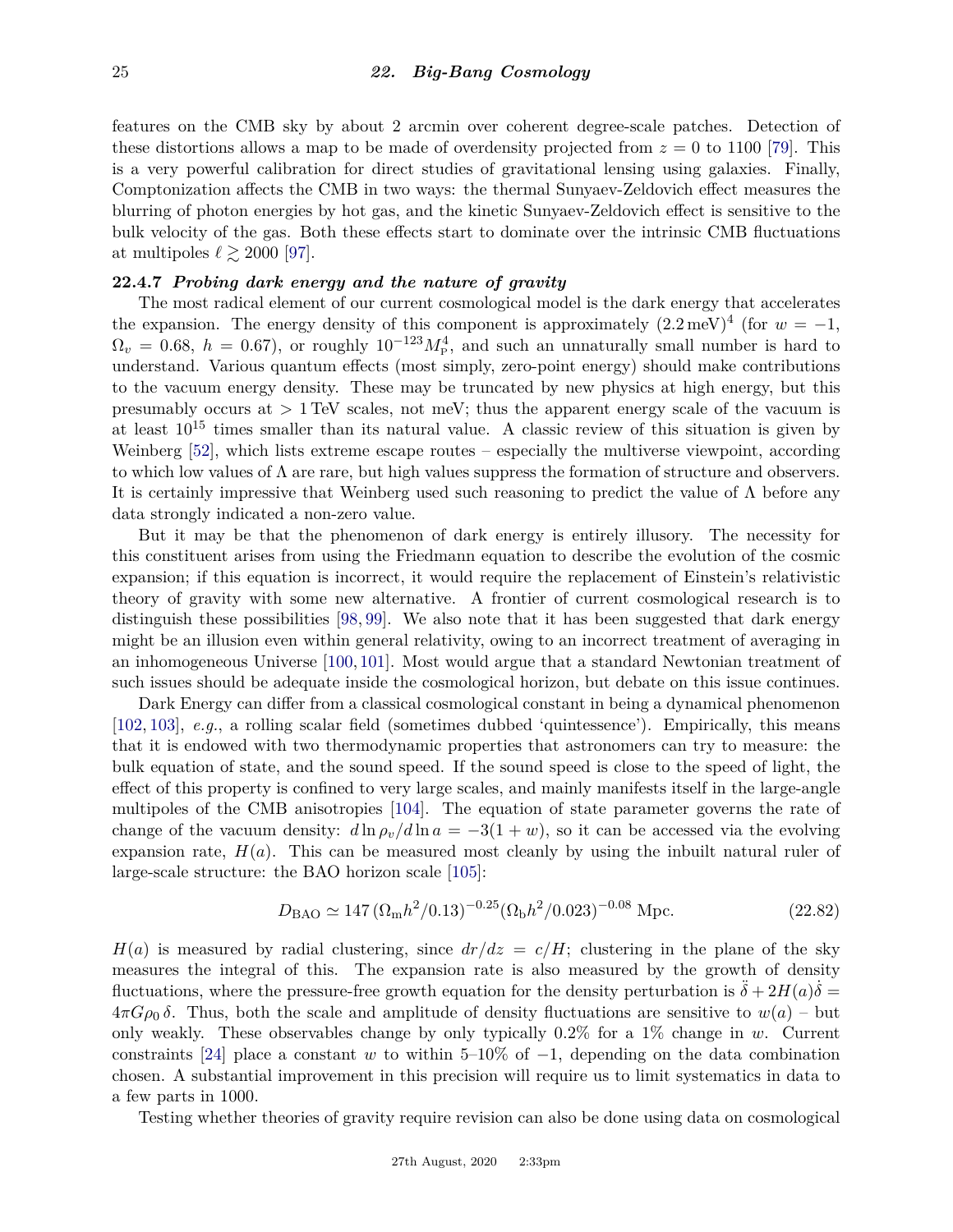inhomogeneities. Two separate issues arise, concerning the metric perturbation potentials *Ψ* and *Φ*, which affect respectively the time and space parts of the metric. In Einstein gravity, these potentials are both equal to the Newtonian gravitational potential, which satisfies Poisson's equation:  $\nabla^2 \Phi/a^2 = 4\pi G \bar{\rho} \delta$ . Empirically, modifications of gravity require us to explore a change with scale and with time of the 'slip'  $(\Psi/\Phi)$  and the effective *G* on the rhs of the Poisson equation. The former aspect can only be probed via gravitational lensing, whereas the latter can be addressed on 10–100 Mpc scales via the growth of clustering. Various schemes for parameterising modified gravity exist, but a practical approach is to assume that the growth rate can be tied to the density parameter:  $d\ln\delta/d\ln a = \Omega_{\rm m}^{\gamma}(a)$  [\[83,](#page-27-24)[84\]](#page-27-25). The parameter  $\gamma$  is close to 0.55 for standard relativistic gravity, but can differ by around 0.1 from this value in many non-standard models. Clearly this parameterization is incomplete, since it explicitly rejects the possibility of early dark energy  $(\Omega_m(a) \to 1$  as  $a \rightarrow 0$ ), but it is a convenient way of capturing the power of various experiments. Current data are consistent with standard ΛCDM [\[106\]](#page-28-16), and exclude variations in slip or effective *G* of larger than a few times 10%.

Current planning envisages a set of satellite probes that, a decade hence, will have pursued these fundamental tests via gravitational lensing measurements over thousands of square degrees, *>* 10<sup>8</sup> redshifts, and photometry of *>* 1000 supernovae (Euclid in Europe, WFIRST in the USA) [\[22,](#page-26-1)[23\]](#page-26-2). These experiments will measure both *w* and the perturbation growth rate to an accuracy of around 1%. The outcome will be either a validation of the standard relativistic vacuum-dominated Big Bang cosmology at a level of precision far beyond anything attempted to date, or the opening of entirely new directions in cosmological models. For a more complete discussion of dark energy and future probes see the review on Dark Energy – Sec. 28

#### <span id="page-25-0"></span>*References*

- [1] V.M. Slipher, Pop. Astr. **23**, 21 (1915).
- <span id="page-25-1"></span>[2] K. Lundmark, Mon. Not. R. Astron. Soc **84**, 747 (1924).
- [3] E. Hubble and M. L. Humason, Astrophys. J. **74**, 43 (1931).
- <span id="page-25-2"></span>[4] G. Gamow, Phys. Rev. **70**, 572 (1946).
- <span id="page-25-3"></span>[5] R. A. Alpher, H. Bethe and G. Gamow, Phys. Rev. **73**, 803 (1948).
- <span id="page-25-4"></span>[6] R.A. Alpher and R.C. Herman, Phys. Rev. **74**, 1737 (1948).
- <span id="page-25-5"></span>[7] R.A. Alpher and R.C. Herman, Phys. Rev. **75**, 1089 (1949).
- <span id="page-25-6"></span>[8] A. A. Penzias and R. W. Wilson, Astrophys. J. **142**, 419 (1965).
- <span id="page-25-7"></span>[9] P.J.E. Peebles, *Principles of Physical Cosmology*, Princeton University Press (1993) .
- [10] G. Börner, *The Early Universe: Facts and Fiction*, Springer-Verlag (1988).
- [11] E.W. Kolb and M.S. Turner, *The Early Universe*, Addison-Wesley (1990).
- <span id="page-25-12"></span>[12] J.A. Peacock, *Cosmological Physics*, Cambridge Univ. Press (1999).
- <span id="page-25-13"></span>[13] A.R. Liddle and D. Lyth, *Cosmological Inflation and Large-Scale Structure*, Cambridge University Press (2000).
- <span id="page-25-14"></span>[14] S. Dodelson, *Modern Cosmology*, Academic Press (2003).
- [15] V. Mukhanov, *Physical Foundations of Cosmology*, Cambridge University Press (2005).
- <span id="page-25-8"></span>[16] S. Weinberg, *Cosmology*, Oxford Press (2008).
- <span id="page-25-9"></span>[17] E.B. Gliner, Sov. Phys. JETP **22**, 378 (1966).
- <span id="page-25-10"></span>[18] Ya. B. Zel'dovich, A. Krasinski and Ya. B. Zeldovich, Sov. Phys. Usp. **11**, 381 (1968), [Usp. Fiz. Nauk95,209(1968)].
- <span id="page-25-11"></span>[19] P.M. Garnavich *et al.*, Astrophys. J. **507**, 74 (1998).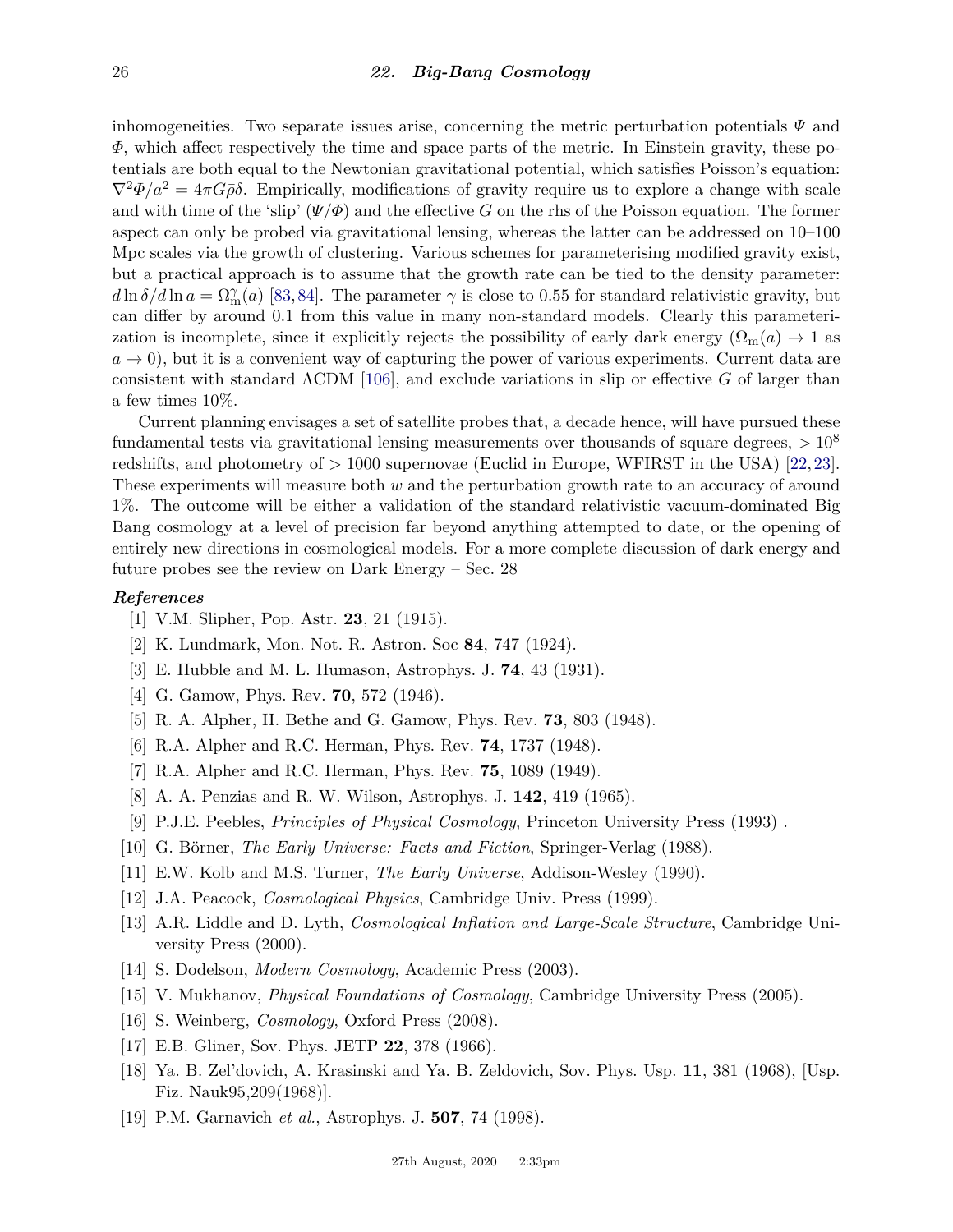- [20] S. Perlmutter, M. S. Turner and M. J. White, Phys. Rev. Lett. **83**, 670 (1999), [\[arXiv:astro](http://arxiv.org/abs/astro-ph/9901052)[ph/9901052\].](http://arxiv.org/abs/astro-ph/9901052)
- <span id="page-26-0"></span>[21] I. Maor *et al.*, Phys. Rev. **D65**, 123003 (2002), [\[arXiv:astro-ph/0112526\].](http://arxiv.org/abs/astro-ph/0112526)
- <span id="page-26-1"></span>[22] A. Albrecht *et al.* (2006), [\[arXiv:astro-ph/0609591\].](http://arxiv.org/abs/astro-ph/0609591)
- <span id="page-26-2"></span>[23] J. A. Peacock *et al.* (2006), [\[arXiv:astro-ph/0610906\].](http://arxiv.org/abs/astro-ph/0610906)
- <span id="page-26-3"></span>[24] N. Aghanim *et al.* (Planck) (2018), [\[arXiv:1807.06209\].](http://arxiv.org/abs/1807.06209)
- <span id="page-26-4"></span>[25] A.G. Riess *et al.*, Astrophys. J. **116**, 1009 (1998).
- [26] S. Perlmutter *et al.* (Supernova Cosmology Project), Astrophys. J. **517**, 565 (1999), [\[arXiv:astro-ph/9812133\].](http://arxiv.org/abs/astro-ph/9812133)
- [27] A. G. Riess, Publ. Astron. Soc. Pac. **112**, 1284 (2000), [\[arXiv:astro-ph/0005229\].](http://arxiv.org/abs/astro-ph/0005229)
- <span id="page-26-6"></span>[28] J. L. Tonry *et al.* (Supernova Search Team), Astrophys. J. **594**, 1 (2003), [\[arXiv:astro](http://arxiv.org/abs/astro-ph/0305008)[ph/0305008\].](http://arxiv.org/abs/astro-ph/0305008)
- [29] R. Amanullah *et al.*, Astrophys. J. **716**, 712 (2010), [\[arXiv:1004.1711\].](http://arxiv.org/abs/1004.1711)
- <span id="page-26-7"></span><span id="page-26-5"></span>[30] M. Betoul *et al.*, Astron. & Astrophys. **568**, A22 (2014).
- <span id="page-26-8"></span>[31] A. G. Riess *et al.*, "Astrophys. J." **876**, 85 (2019), [\[arXiv:1903.07603\].](http://arxiv.org/abs/1903.07603)
- [32] W. L. Freedman *et al.* (2019), [\[arXiv:1907.05922\].](http://arxiv.org/abs/1907.05922)
- <span id="page-26-10"></span><span id="page-26-9"></span>[33] Planck Collab. 2015 Results XIII, Astron. & Astrophys. **594**, A13 (2016).
- [34] P. Astier *et al.*, Astron. & Astrophys. **447**, 31 (2006).
- <span id="page-26-11"></span>[35] J. A. Johnson and M. Bolte, Astrophys. J. **554**, 888 (2001), [\[arXiv:astro-ph/0103299\].](http://arxiv.org/abs/astro-ph/0103299)
- <span id="page-26-13"></span><span id="page-26-12"></span>[36] R. Cayrel *et al.*, Nature **409**, 691 (2001), [\[arXiv:astro-ph/0104357\].](http://arxiv.org/abs/astro-ph/0104357)
- [37] D. A. Vandenberg *et al.*, Astrophys. J. **775**, 134 (2013), [\[arXiv:1308.2257\].](http://arxiv.org/abs/1308.2257)
- <span id="page-26-14"></span>[38] S. Borsanyi *et al.*, Nature **539**, 7627, 69 (2016), [\[arXiv:1606.07494\].](http://arxiv.org/abs/1606.07494)
- <span id="page-26-15"></span>[39] M. Srednicki, R. Watkins and K. A. Olive, Nucl. Phys. **B310**, 693 (1988), [,247(1988)].
- <span id="page-26-16"></span>[40] G. Mangano *et al.*, Phys. Lett. **B534**, 8 (2002), [\[arXiv:astro-ph/0111408\].](http://arxiv.org/abs/astro-ph/0111408)
- <span id="page-26-17"></span>[41] P. F. de Salas and S. Pastor, JCAP **7**, 051 (2016), [\[arXiv:1606.06986\].](http://arxiv.org/abs/1606.06986)
- <span id="page-26-18"></span>[42] A. D. Linde, Phys. Rev. **D14**, 3345 (1976).
- [43] A. Linde, Rept. on Prog. in Phys. **42**, 389 (1979).
- [44] C.E. Vayonakis, Surv. High Energy Physics **5**, 87 (1986).
- <span id="page-26-19"></span>[45] S.A. Bonometto and A. Masiero, Nuovo Cimento **9N5**, 1 (1986).
- <span id="page-26-20"></span>[46] A. Linde, *Particle Physics And Inflationary Cosmology*, Harwood (1990).
- [47] K. A. Olive, Phys. Rept. **190**, 307 (1990).
- <span id="page-26-21"></span>[48] D. H. Lyth and A. Riotto, Phys. Rept. **314**, 1 (1999), [\[hep-ph/9807278\].](http://arxiv.org/abs/hep-ph/9807278)
- <span id="page-26-22"></span>[49] A. H. Guth, Phys. Rev. **D23**, 347 (1981), [Adv. Ser. Astrophys. Cosmol.3,139(1987)].
- <span id="page-26-24"></span><span id="page-26-23"></span>[50] A. D. Linde, Phys. Lett. **108B**, 389 (1982), [Adv. Ser. Astrophys. Cosmol.3,149(1987)].
- [51] A. Albrecht and P. J. Steinhardt, Phys. Rev. Lett. **48**, 1220 (1982), [Adv. Ser. Astrophys. Cosmol.3,158(1987)].
- <span id="page-26-25"></span>[52] S. Weinberg, Rev. Mod. Phys. **61**, 1 (1989).
- [53] L. Susskind 247–266 (2003), [\[hep-th/0302219\].](http://arxiv.org/abs/hep-th/0302219)
- <span id="page-26-26"></span>[54] B. Carr, *Universe or multiverse?* C.U.P. (2007).
- <span id="page-26-27"></span>[55] A. D. Sakharov, Pisma Zh. Eksp. Teor. Fiz. **5**, 32 (1967), [Usp. Fiz. Nauk161,no.5,61(1991)].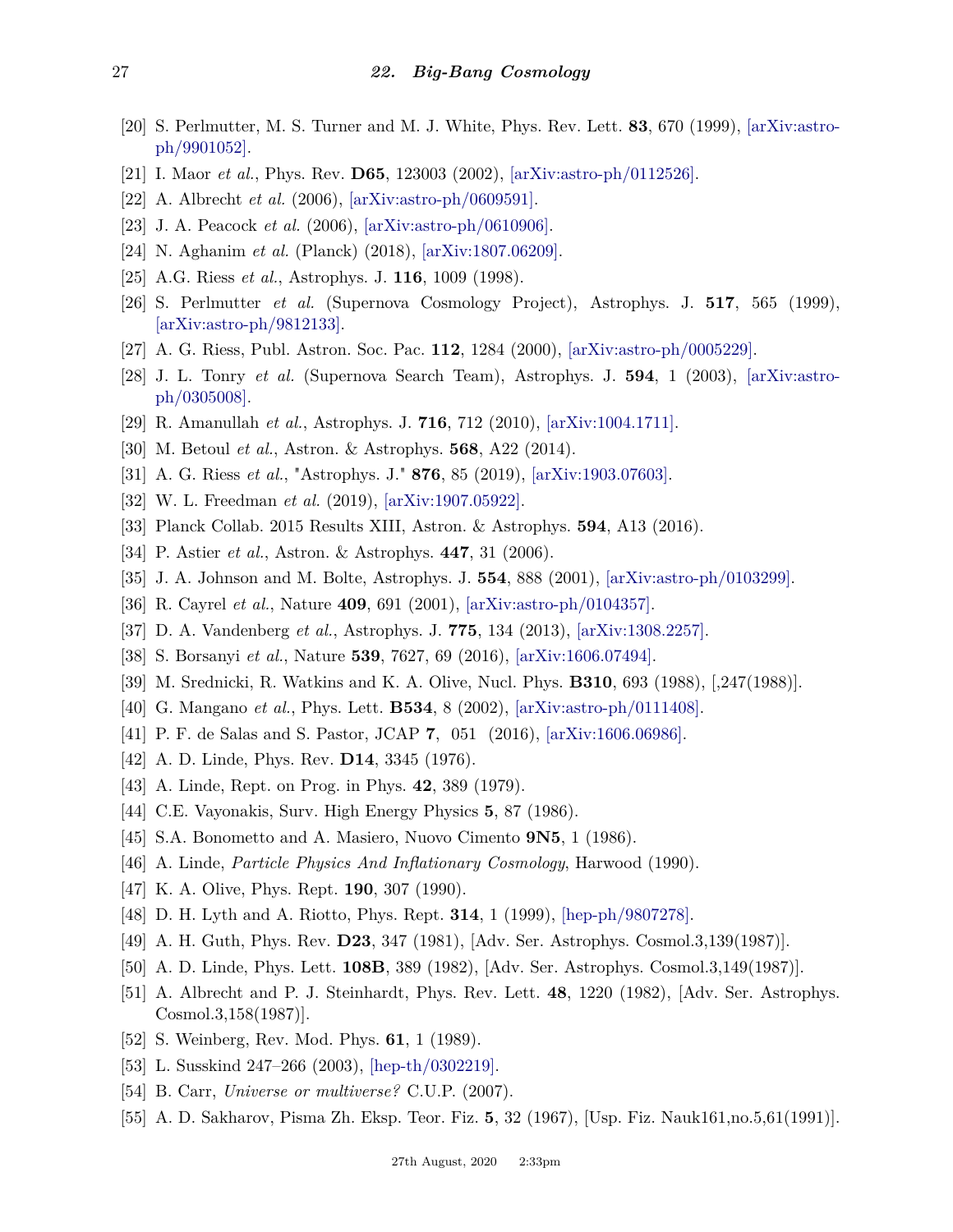- <span id="page-27-0"></span>[56] S. Weinberg, Phys. Rev. Lett. **42**, 850 (1979).
- <span id="page-27-1"></span>[57] D. Toussaint *et al.*, Phys. Rev. **D19**, 1036 (1979).
- <span id="page-27-2"></span>[58] I. Affleck and M. Dine, Nucl. Phys. **B249**, 361 (1985).
- <span id="page-27-3"></span>[59] V. A. Kuzmin, V. A. Rubakov and M. E. Shaposhnikov, Phys. Lett. **155B**, 36 (1985).
- <span id="page-27-4"></span>[60] M. Fukugita and T. Yanagida, Phys. Lett. **B174**, 45 (1986).
- <span id="page-27-6"></span><span id="page-27-5"></span>[61] S. Riemer-Sorensen and S. Jenssen, Universe **3**, 44 (2017).
- [62] R. J. Cooke, M. Pettini and C. C. Steidel, Astrophys. J. **855**, 2, 102 (2018), [\[arXiv:1710.11129\].](http://arxiv.org/abs/1710.11129)
- <span id="page-27-7"></span>[63] R. H. Cyburt, B. D. Fields and K. A. Olive, Phys. Lett. **B567**, 227 (2003), [\[arXiv:astro](http://arxiv.org/abs/astro-ph/0302431)[ph/0302431\].](http://arxiv.org/abs/astro-ph/0302431)
- <span id="page-27-8"></span>[64] R. H. Cyburt, B. D. Fields and K. A. Olive, JCAP **0811**, 012 (2008), [\[arXiv:0808.2818\].](http://arxiv.org/abs/0808.2818)
- <span id="page-27-9"></span>[65] K. A. Olive, G. Steigman and T. P. Walker, Phys. Rept. **333**, 389 (2000), [\[arXiv:astro](http://arxiv.org/abs/astro-ph/9905320)[ph/9905320\].](http://arxiv.org/abs/astro-ph/9905320)
- [66] F. Iocco *et al.*, Phys. Rept. **472**, 1 (2009), [\[arXiv:0809.0631\].](http://arxiv.org/abs/0809.0631)
- [67] R. H. Cyburt *et al.*, Rev. Mod. Phys. **88**, 015004 (2016), [\[arXiv:1505.01076\].](http://arxiv.org/abs/1505.01076)
- <span id="page-27-10"></span>[68] C. Pitrou *et al.*, Phys. Rept. **754**, 1 (2018), [\[arXiv:1801.08023\].](http://arxiv.org/abs/1801.08023)
- <span id="page-27-11"></span>[69] D. J. Fixsen *et al.*, Astrophys. J. **473**, 576 (1996), [\[arXiv:astro-ph/9605054\].](http://arxiv.org/abs/astro-ph/9605054)
- <span id="page-27-12"></span>[70] J. C. Mather *et al.*, Astrophys. J. **512**, 511 (1999), [\[arXiv:astro-ph/9810373\].](http://arxiv.org/abs/astro-ph/9810373)
- <span id="page-27-13"></span>[71] S. Cole *et al.* (2dFGRS), Mon. Not. Roy. Astron. Soc. **326**, 255 (2001), [\[arXiv:astro](http://arxiv.org/abs/astro-ph/0012429)[ph/0012429\].](http://arxiv.org/abs/astro-ph/0012429)
- <span id="page-27-14"></span>[72] J. Schroeder, A. Mesinger and Z. Haiman, Mon. Not. R. Astron. Soc **428**, 3058 (2012).
- <span id="page-27-15"></span>[73] S. D. M. White *et al.*, Nature **366**, 429 (1993).
- <span id="page-27-16"></span>[74] S. W. Allen, R. W. Schmidt and A. C. Fabian, Mon. Not. Roy. Astron. Soc. **334**, L11 (2002), [\[arXiv:astro-ph/0205007\].](http://arxiv.org/abs/astro-ph/0205007)
- <span id="page-27-17"></span>[75] S. W. Allen, Mon. Not. Roy. Astron. Soc. **296**, 392 (1998), [\[arXiv:astro-ph/9710217\].](http://arxiv.org/abs/astro-ph/9710217)
- <span id="page-27-18"></span>[76] G. P. Smith *et al.*, Mon. Not. Roy. Astron. Soc. **456**, 1, L74 (2016), [\[arXiv:1511.01919\].](http://arxiv.org/abs/1511.01919)
- <span id="page-27-19"></span>[77] H. Hildebrandt *et al.*, Mon. Not. Roy. Astron. Soc. **465**, 1454 (2017), [\[arXiv:1606.05338\].](http://arxiv.org/abs/1606.05338)
- <span id="page-27-20"></span>[78] M. A. Troxel *et al.*, "Phys. Rev." **98**, 4, 043528 (2018), [\[arXiv:1708.01538\].](http://arxiv.org/abs/1708.01538)
- <span id="page-27-22"></span><span id="page-27-21"></span>[79] Planck Collab. 2015 Results XV, Astron. & Astrophys. **594**, A15 (2016).
- [80] S. Cole *et al.* (2dFGRS), Mon. Not. Roy. Astron. Soc. **362**, 505 (2005), [\[arXiv:astro](http://arxiv.org/abs/astro-ph/0501174)[ph/0501174\].](http://arxiv.org/abs/astro-ph/0501174)
- [81] W. J. Percival *et al.*, Astrophys. J. **657**, 645 (2007), [\[arXiv:astro-ph/0608636\].](http://arxiv.org/abs/astro-ph/0608636)
- <span id="page-27-23"></span>[82] L. Anderson *et al.*, Mon. Not. Roy. Astron. Soc. **427**, 4, 3435 (2013), [\[arXiv:1203.6594\].](http://arxiv.org/abs/1203.6594)
- <span id="page-27-24"></span>[83] E. Linder, Phys. Rev. **D72**, 43529 (2005).
- <span id="page-27-25"></span>[84] D. Polarski and R. Gannouji, Phys. Lett. **B660**, 439 (2008), [\[arXiv:0710.1510\].](http://arxiv.org/abs/0710.1510)
- <span id="page-27-26"></span>[85] G. Efstathiou and J. R. Bond, Mon. Not. Roy. Astron. Soc. **218**, 1, 103 (1986).
- <span id="page-27-27"></span>[86] C. Gordon and A. Lewis, Phys. Rev. **D67**, 123513 (2003), [\[arXiv:astro-ph/0212248\].](http://arxiv.org/abs/astro-ph/0212248)
- <span id="page-27-28"></span>[87] A. Vikhlinin *et al.*, Astrophys. J. **692**, 1060 (2009), [\[arXiv:0812.2720\].](http://arxiv.org/abs/0812.2720)
- <span id="page-27-30"></span><span id="page-27-29"></span>[88] A. Dekel and O. Lahav, Astrophys. J. **520**, 24 (1999), [\[arXiv:astro-ph/9806193\].](http://arxiv.org/abs/astro-ph/9806193)
- [89] W. J. Percival *et al.*, Mon. Not. Roy. Astron. Soc. **381**, 1053 (2007), [\[arXiv:0705.3323\].](http://arxiv.org/abs/0705.3323)